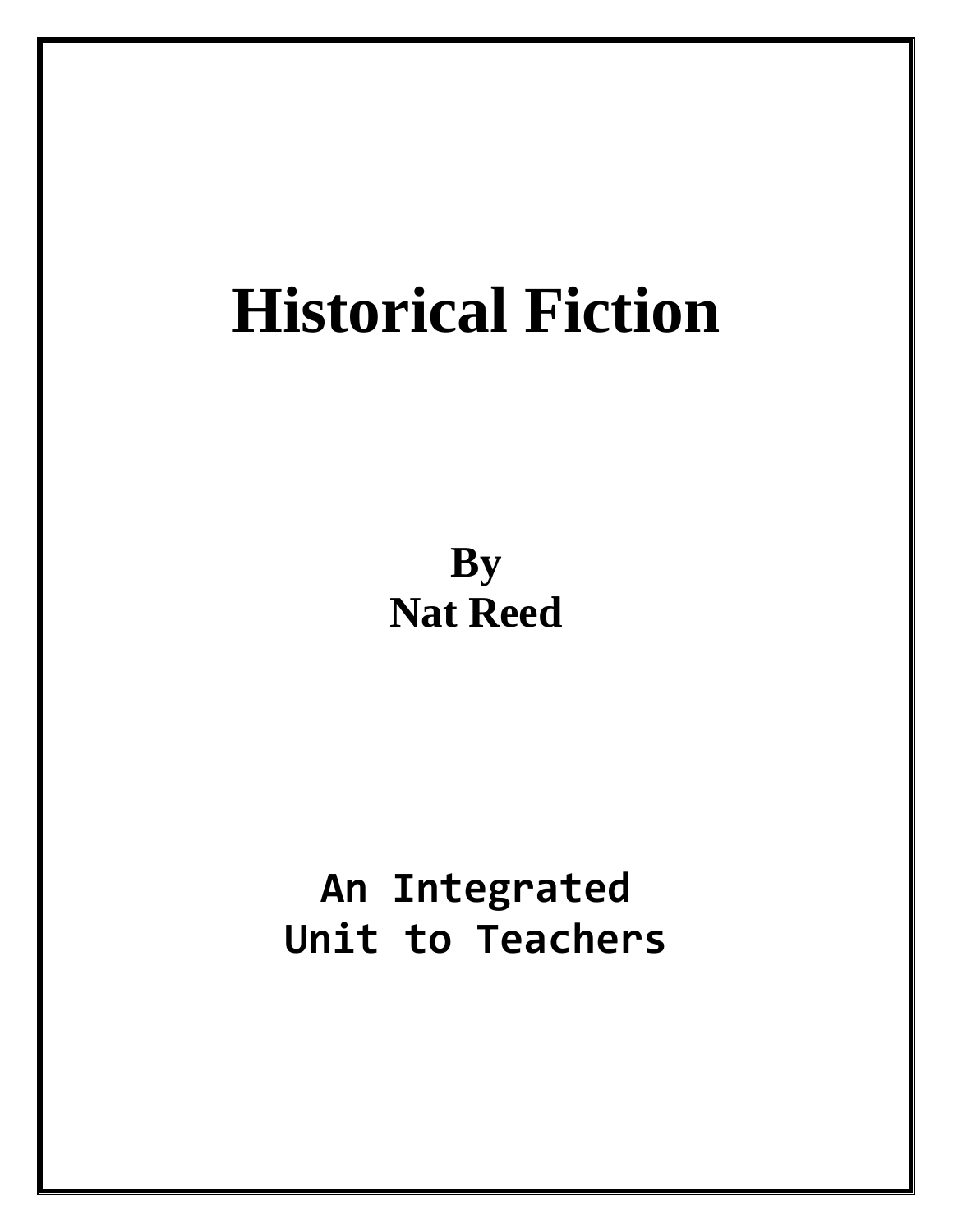## **TABLE OF CONTENTS**

| Page                        | <b>Content</b>                                         |  |  |
|-----------------------------|--------------------------------------------------------|--|--|
| 1                           | <b>Introduction</b>                                    |  |  |
| 3                           | <b>Introduction for Teachers</b>                       |  |  |
| 4                           | <b>Introduction for Students</b>                       |  |  |
| 5                           | <b>Tracking Sheets</b>                                 |  |  |
| $\overline{7}$              | <b>Key to Icons</b>                                    |  |  |
|                             | <b>Student Activities</b>                              |  |  |
| 8                           | - Section A                                            |  |  |
| 14                          | - Section B                                            |  |  |
| 17                          | - Section C                                            |  |  |
| 23                          | - Section D                                            |  |  |
| 25                          | - Section E                                            |  |  |
| 28                          | - Section F                                            |  |  |
| 31                          | - Section G                                            |  |  |
| <b>Reproducible Masters</b> |                                                        |  |  |
| 33                          | <b>Journal Reproducible Masters (For Student Work)</b> |  |  |
| 34                          | <b>Lined Work Page</b>                                 |  |  |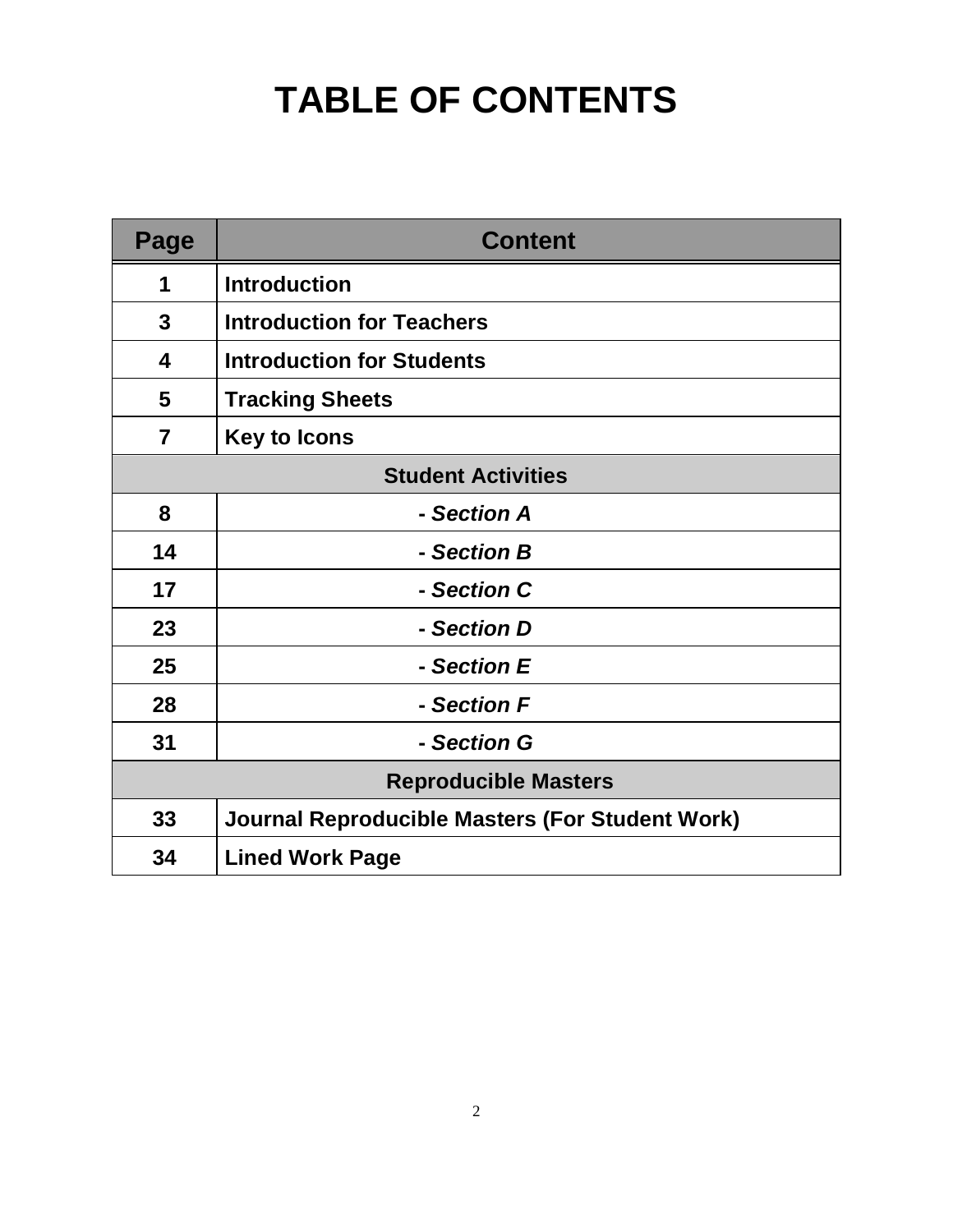### Historical Fiction An Integrated Unit To Teachers

#### **An Introduction.**

Sparking a student's interest in the history of his or her country has long been a challenge for teachers everywhere. Dry facts outlining an obscure historical event will probably do little to help a pupil realize that such an incident may, in fact, have had a direct bearing on his/her own life.

This unit was designed as a generic tool to work as a supplement when reading or studying historical fiction novels. The educational expectations for these activities are common to most institutions and relevant and meaningful to students everywhere. The flexibility of the unit allows teachers the choice of using one novel, or a number of different novels with their class.

The workbook is meant to be self-contained, in which students will complete the majority of their edited work. However, ongoing journal entries and essay-type responses may be completed on the Reproducible Masters provided in this unit (p.33 and p.34) or in a lined notebook.

A great deal of flexibility is inherent in this unit, where teachers can use their own wisdom and discretion in making any changes they deem appropriate. The unit can be successfully used with students from grades five through eight.

It is hoped that this unit may help to give students a fresh perspective and interest in their country's past.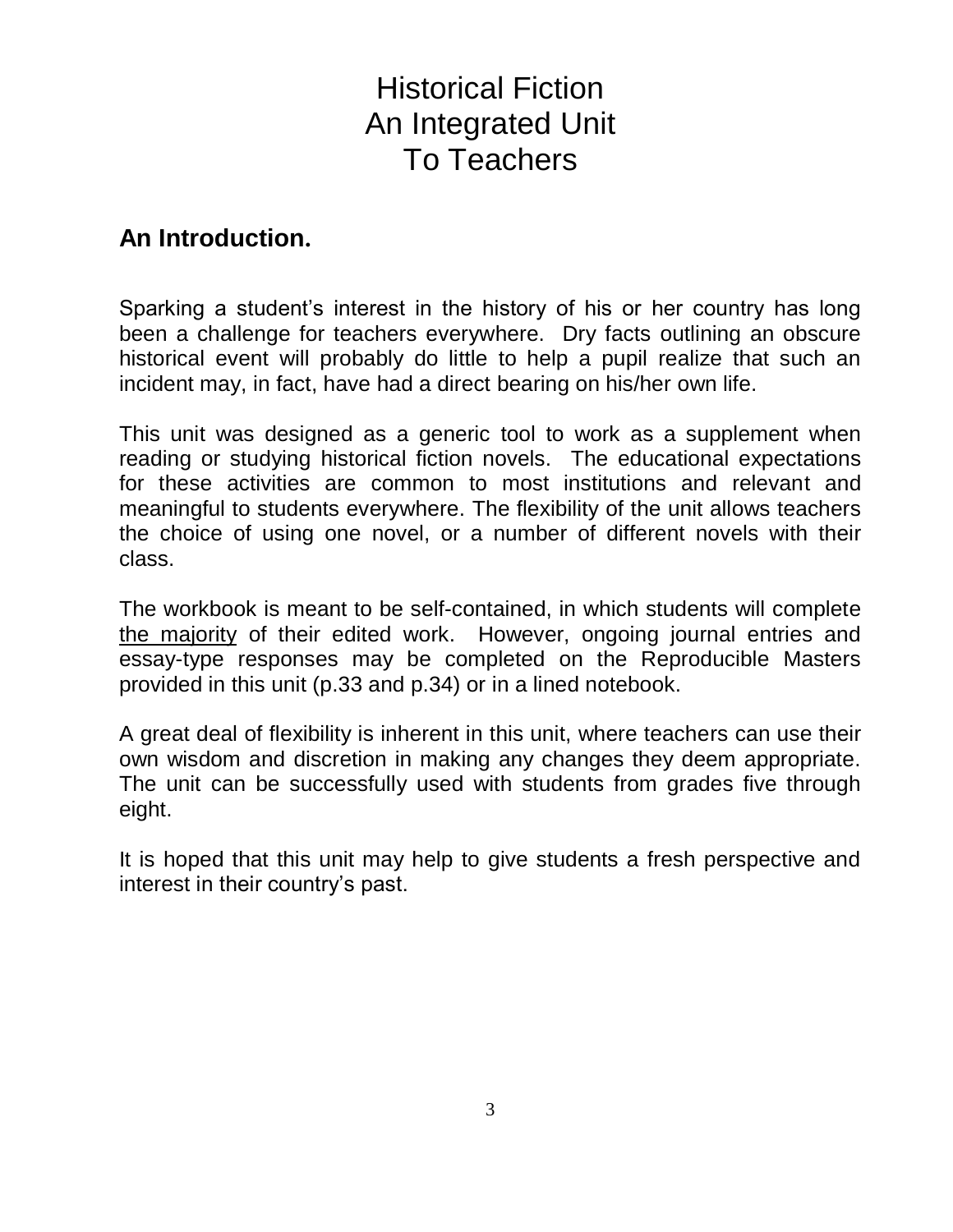### To Students

The following pages contain activities to go along with the Historical Fiction novel you are reading. You will be responsible for completing a total of **\_\_\_\_\_** of these Activities.

You will be able to complete some of the Activities as you read the novel; others will have to wait until you are finished your reading.

Where space is not provided in this workbook for daily journal entries, lengthier essay-type responses and so on, please use the special unit pages provided by your teacher or a lined notebook that you can keep with this workbook. Do your rough work on separate sheets before editing it and copying onto the unit pages or your notebook. Only the good copy of your completed activities should be handed in, along with any maps and computer work you have completed.

You also may wish to incorporate with your responses to activities any other material you find relevant to your novel – its characters or the time in which it is set.

At the end of this workbook, pages are provided for your notes, personal reminders or listings of books, articles, etc. you are using or wish to use.

Have fun.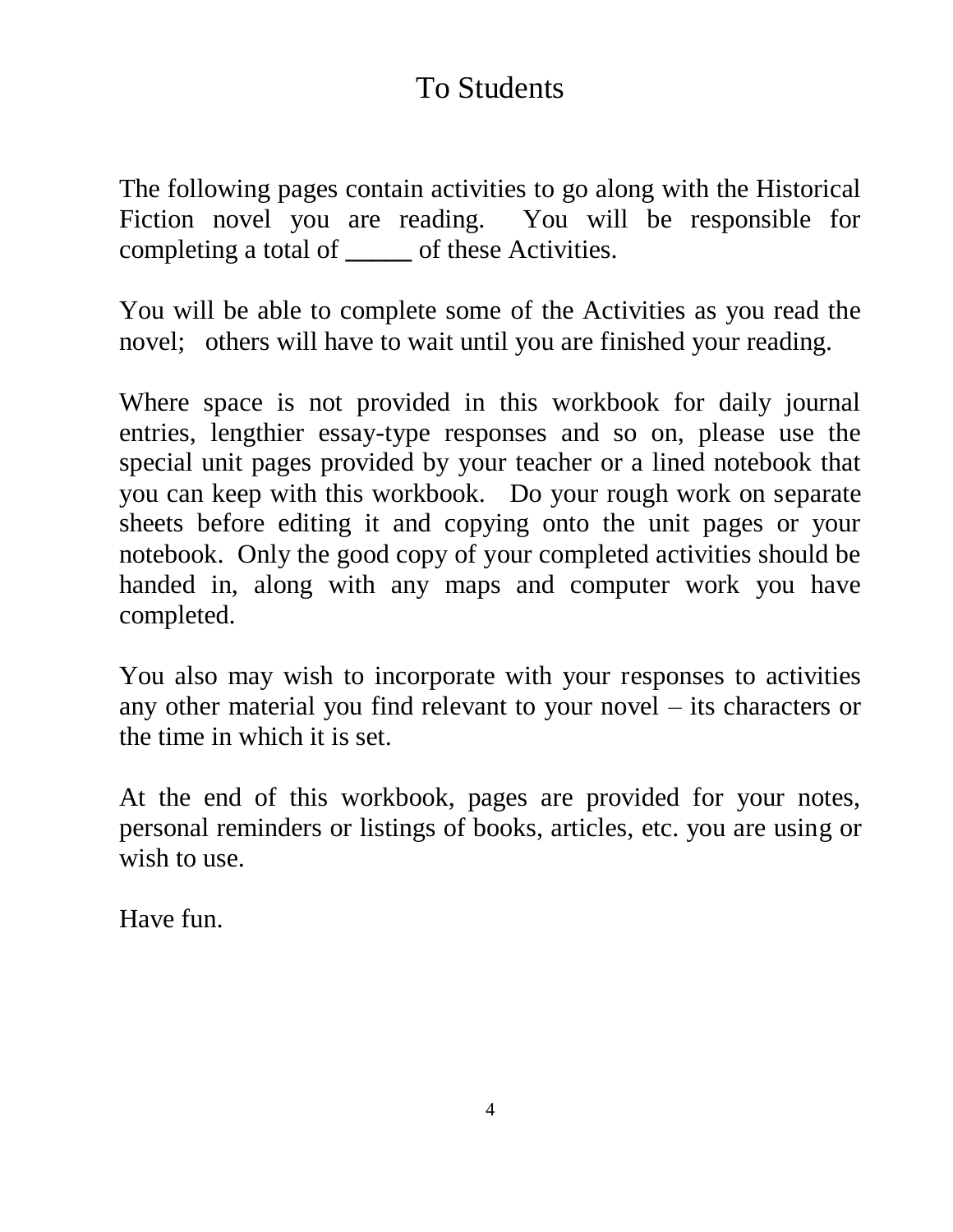#### TRACKING SHEET – 1

| Activity<br>$\#$   | Description                                      | Date<br>Started | Date<br>Completed | Edited? | Comments | Assess-<br>ment |  |  |
|--------------------|--------------------------------------------------|-----------------|-------------------|---------|----------|-----------------|--|--|
|                    | Do Activity A1 and A2 and One of Activity A3-A5. |                 |                   |         |          |                 |  |  |
| A1                 | Journal                                          |                 |                   |         |          | /100            |  |  |
| A2                 | Analysis of Novel                                |                 |                   |         |          | /25             |  |  |
| $A3$ or            | <b>Historical Research</b>                       |                 |                   |         |          |                 |  |  |
| A4 or              | Comparison Activity                              |                 |                   |         |          | /25             |  |  |
| A5                 | Comparison Activity                              |                 |                   |         |          |                 |  |  |
|                    | Do One Activity in B Section                     |                 |                   |         |          |                 |  |  |
| B1                 | <b>Time Sheet</b>                                |                 |                   |         |          |                 |  |  |
| B2                 | Oral Report                                      |                 |                   |         |          |                 |  |  |
| B <sub>3</sub>     | Scrapbook                                        |                 |                   |         |          |                 |  |  |
| B4                 | Game Time                                        |                 |                   |         |          |                 |  |  |
| B <sub>5</sub>     | The Play's the Thing.                            |                 |                   |         |          | /25             |  |  |
| <b>B6</b>          | Epilogue?                                        |                 |                   |         |          |                 |  |  |
| B7                 | Poetry in Motion                                 |                 |                   |         |          |                 |  |  |
| ${\bf B8}$         | Newspaper Article                                |                 |                   |         |          |                 |  |  |
|                    | Do One Activity in C Section.                    |                 |                   |         |          |                 |  |  |
| CI                 | The Main Characters                              |                 |                   |         |          |                 |  |  |
| C <sub>2</sub>     | Character Development                            |                 |                   |         |          |                 |  |  |
| C <sub>3</sub>     | Getting To Know You                              |                 |                   |         |          |                 |  |  |
| C4                 | Heros and Villains                               |                 |                   |         |          | /25             |  |  |
| C <sub>5</sub>     | Fancy Meeting You Here                           |                 |                   |         |          |                 |  |  |
| C6                 | Beam Me Up, Scotty!                              |                 |                   |         |          |                 |  |  |
| ${\cal C}{\cal 7}$ | And Then What?                                   |                 |                   |         |          |                 |  |  |
| ${\cal C}8$        | <i>Interviews</i>                                |                 |                   |         |          |                 |  |  |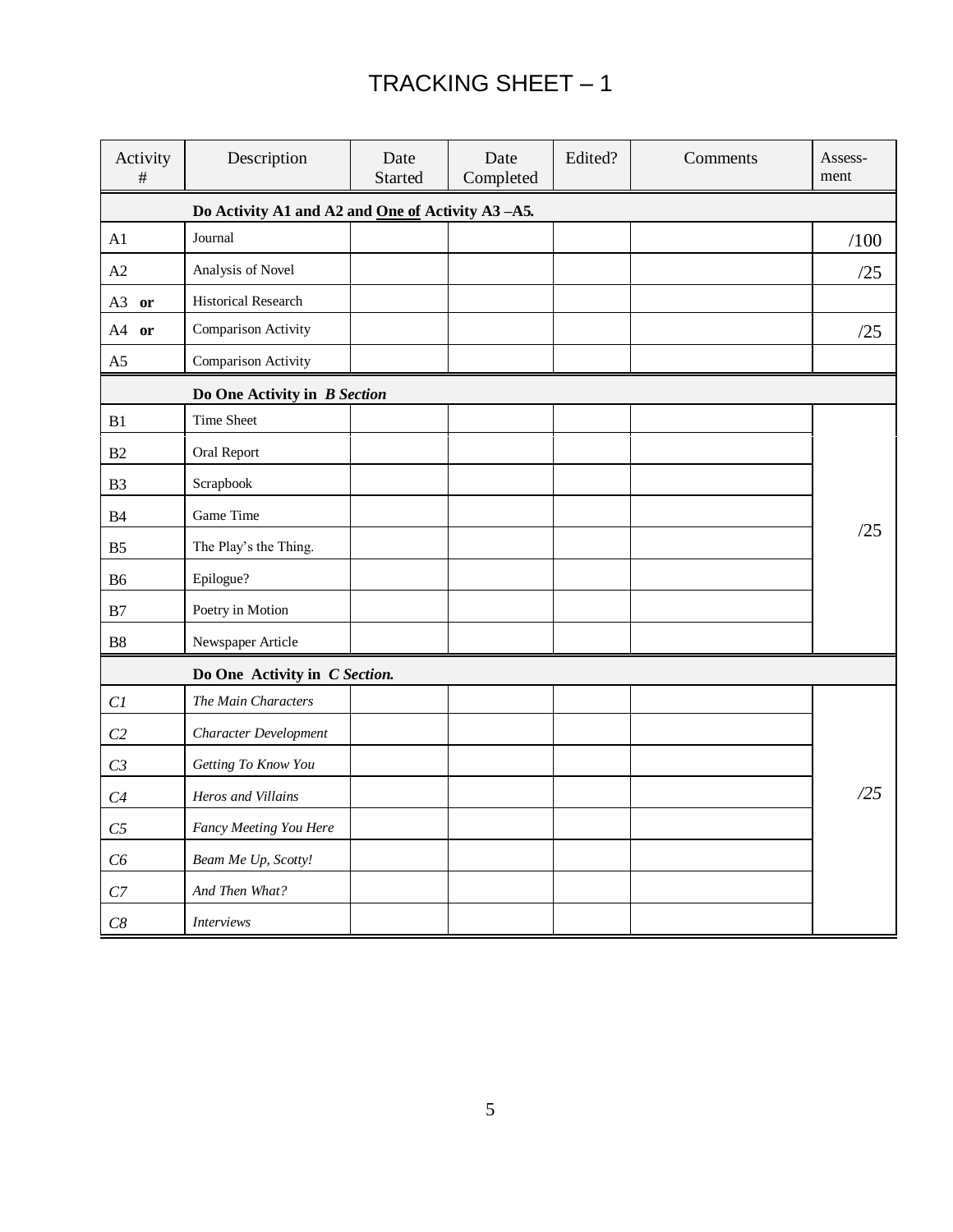#### *TRACKING SHEET – 2*

| Activity<br>$\#$ | Description                   | Date<br><b>Started</b> | Date<br>Completed | Edited? | <b>Comments</b> | Assess-<br>ment |
|------------------|-------------------------------|------------------------|-------------------|---------|-----------------|-----------------|
|                  | Do One Activity in D Section  |                        |                   |         |                 |                 |
| DI               | Main Events                   |                        |                   |         |                 |                 |
| D2               | The Climax                    |                        |                   |         |                 |                 |
| D3               | A Picture's Worth             |                        |                   |         |                 | /25             |
| $D4$             | <b>Time Passages</b>          |                        |                   |         |                 |                 |
| D5               | A Change is as Good           |                        |                   |         |                 |                 |
|                  | Do One Activity In E Section. |                        |                   |         |                 |                 |
| E1               | Where Are We Anyway?          |                        |                   |         |                 |                 |
| E2               | Map Maker.                    |                        |                   |         |                 |                 |
| E <sub>3</sub>   | What's in a Name?             |                        |                   |         |                 |                 |
| E4               | A Comparison                  |                        |                   |         |                 | /25             |
| E <sub>5</sub>   | <b>Customs and Conditions</b> |                        |                   |         |                 |                 |
| E <sub>6</sub>   | Change of Scene               |                        |                   |         |                 |                 |
|                  | Do One Activity In F Section  |                        |                   |         |                 |                 |
| F1               | Words That Describe           |                        |                   |         |                 |                 |
| F2               | Word Detective                |                        |                   |         |                 | /25             |
| F <sub>3</sub>   | Word Search                   |                        |                   |         |                 |                 |
| F4               | Crossword Puzzle              |                        |                   |         |                 |                 |
|                  | Do One Activity In G Section. |                        |                   |         |                 |                 |
| G1               | Poster or Cover               |                        |                   |         |                 |                 |
| ${\rm G2}$       | Illustration                  |                        |                   |         |                 |                 |
| G <sub>3</sub>   | Making a Scene                |                        |                   |         |                 |                 |
| ${\rm G}4$       | Diorama                       |                        |                   |         |                 |                 |
| ${\rm G}5$       | Comic Book                    |                        |                   |         |                 | /25             |
| G <sub>6</sub>   | Collage                       |                        |                   |         |                 |                 |
| ${\rm G}7$       | The Collection                |                        |                   |         |                 |                 |
| ${\rm G}8$       | Portrait Mural                |                        |                   |         |                 |                 |
|                  |                               |                        |                   |         | <b>TOTAL</b>    | /300            |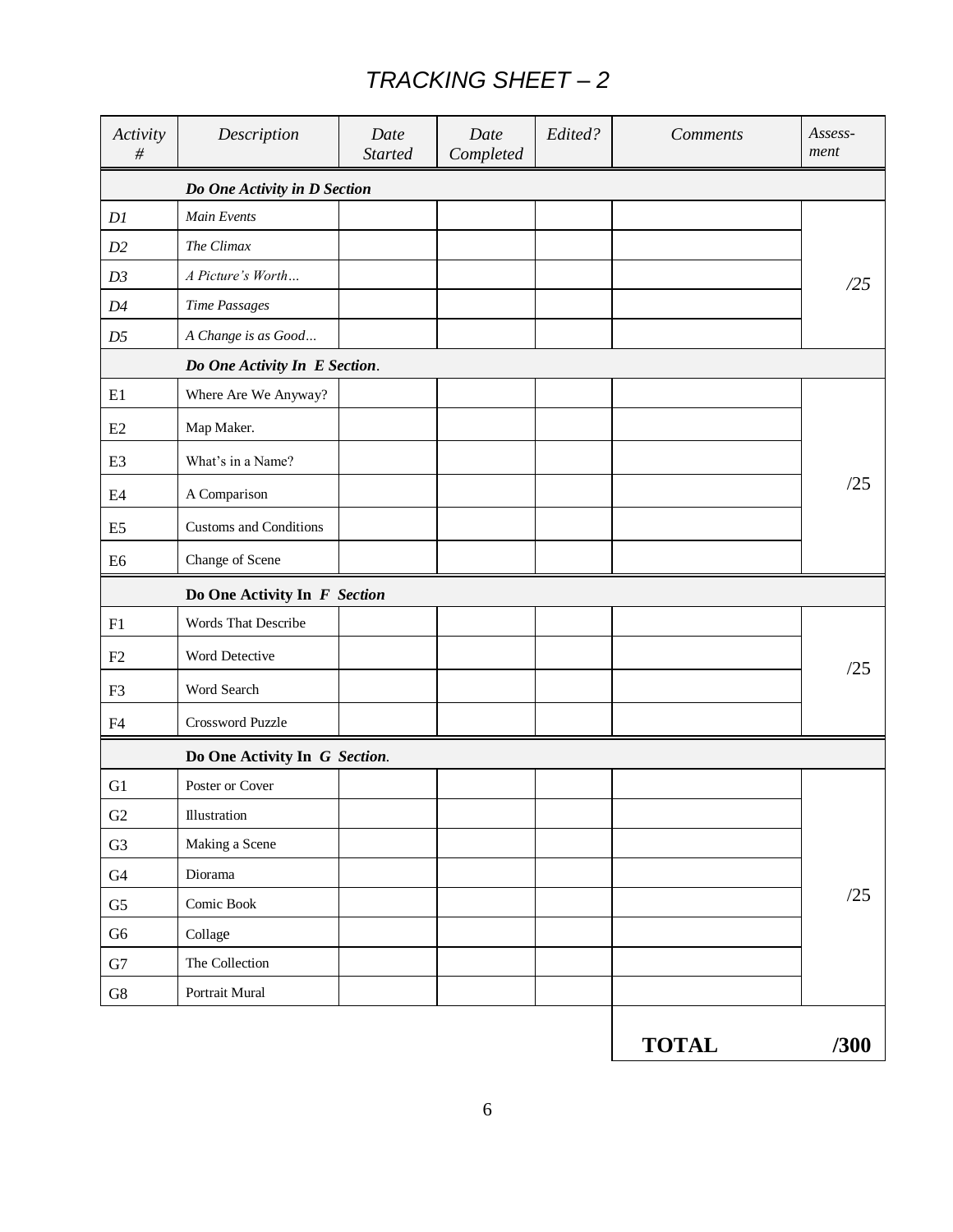### **KEY TO ICONS**

| <b>ICON</b> | <b>ACTIVITY</b>             |
|-------------|-----------------------------|
|             | <b>RESEARCH ACTIVITIES</b>  |
|             | <b>SETTING</b>              |
|             | <b>CHARACTER STUDY</b>      |
|             | <b>CREATIVE WRITING</b>     |
|             | <b>ART</b>                  |
|             | <b>VOCABULARY</b>           |
|             | <b>PLOT</b>                 |
|             | <b>COMPUTER APPLICATION</b> |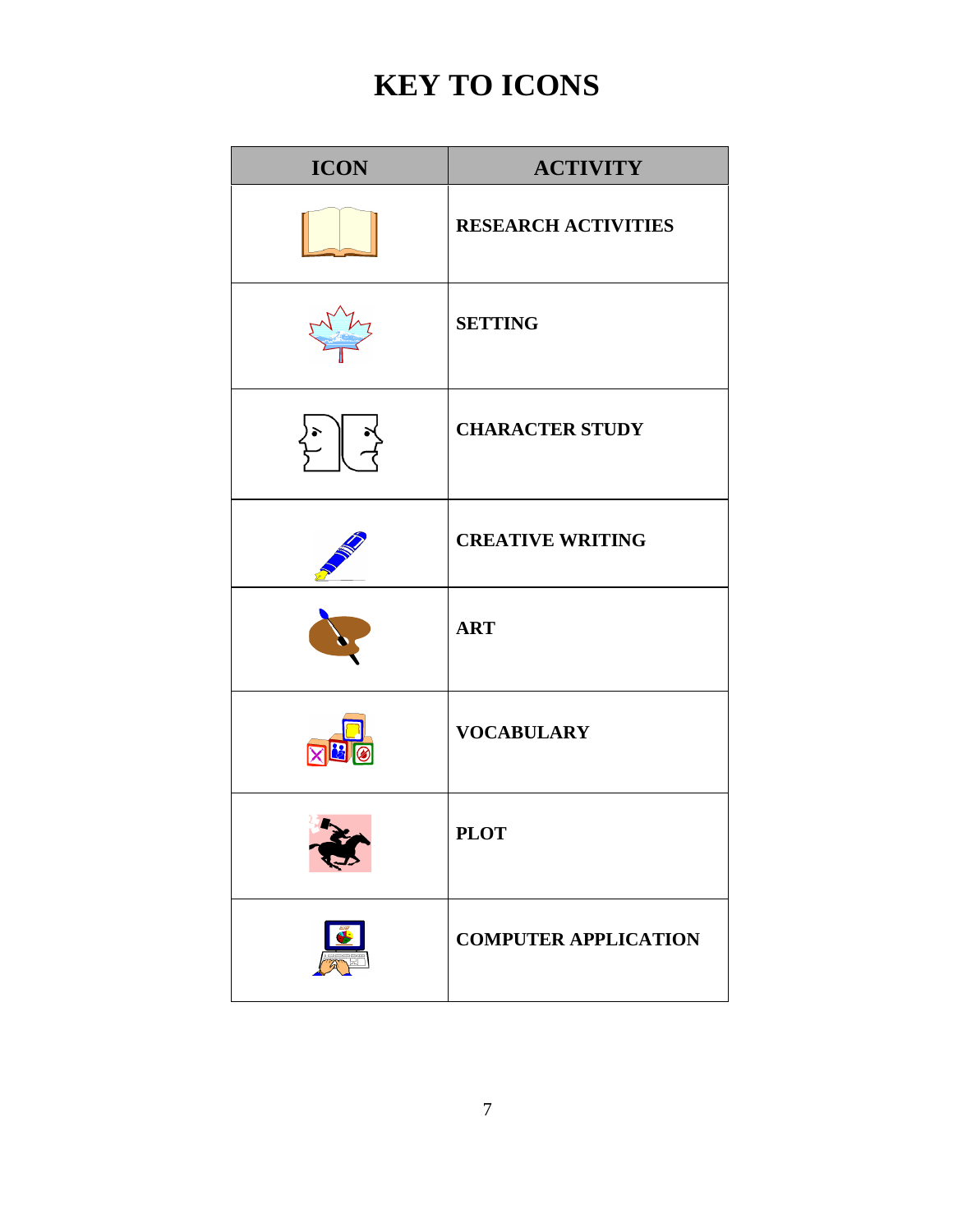| <b>Activity Type</b> | Activity                                                                                                                                                                            |
|----------------------|-------------------------------------------------------------------------------------------------------------------------------------------------------------------------------------|
| A1.                  | Daily Journal                                                                                                                                                                       |
|                      | You are responsible for keeping a daily journal during the course of this unit.                                                                                                     |
|                      | Your entries should include a brief summary of what happened in the selection<br>of the novel you read on that particular day; and your reactions (feelings) to<br>the passage.     |
|                      | Each journal entry should cover one chapter of the novel.                                                                                                                           |
|                      | Be sure to include details regarding the main character and his/her situation;<br>any changes in the setting of the novel; and examples of the main character's<br>resourcefulness. |



#### Assessment Device for Journal Writing (A1)

Achievement Levels

|                                                                                           | Level 1                                                             | Level 2                                                        | Level 3                                                        | Level 4                                                                                                       |
|-------------------------------------------------------------------------------------------|---------------------------------------------------------------------|----------------------------------------------------------------|----------------------------------------------------------------|---------------------------------------------------------------------------------------------------------------|
| <b>Criteria</b>                                                                           | Inadequate<br>to 59%                                                | Adequate<br>60-69%                                             | <b>Competent</b><br>70-79%                                     | <b>Exceptional</b><br>80-100%                                                                                 |
| <b>Technical Aspects</b><br>i – grammar<br>ii. - spelling<br>iii. - sentence<br>structure | Not edited. Little<br>evidence of effort.                           | Some editing evident                                           | Edited for correctness                                         | Use of advanced<br>writing techniques                                                                         |
| <b>Style</b><br>$i. - formula$<br>language<br>ii – fluent<br>iii. - cohesive              | Student unable to carry<br>ideas through the<br>passage             | Some organization but<br>little integration                    | Ideas are integrated<br>and expressed<br>fluently.             | The quality of<br>expression is<br>outstanding                                                                |
| <b>Content</b>                                                                            | Chapter content or<br>personal reflection<br>inadequately recorded. | Record of either<br>personal reflection or<br>chapter content. | Some record of<br>chapter content, and<br>personal reflection. | Excellent balance of<br>chapter content and<br>personal reflection<br>(supported with<br>examples from text). |

|                          | Possible Mark | <b>Mark Obtained</b> |
|--------------------------|---------------|----------------------|
| <b>Technical Writing</b> | 30            |                      |
| <b>Style</b>             | 30            |                      |
| Content                  | 40            |                      |
| <b>TOTAL</b>             | 100           |                      |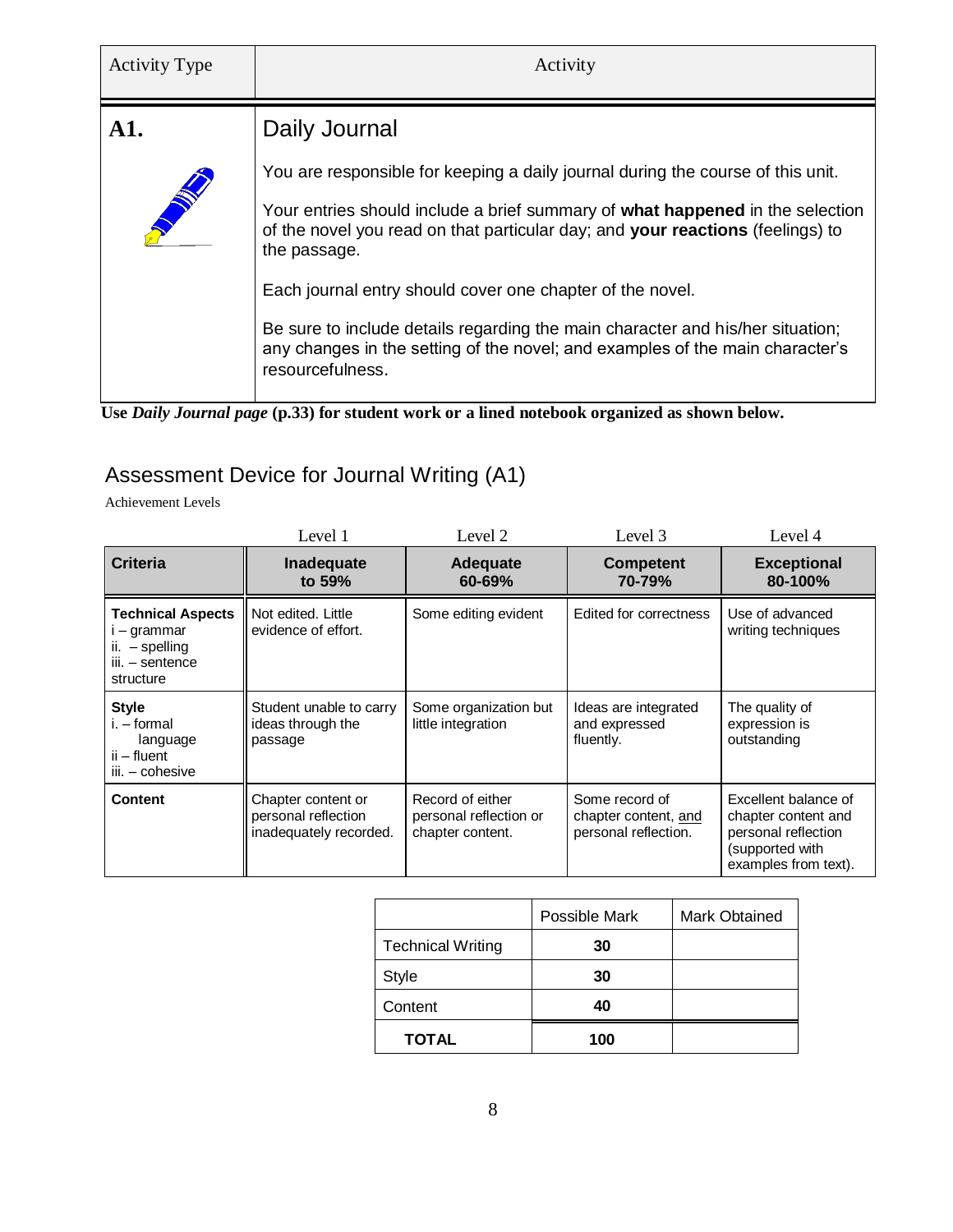| <b>Activity Type</b> | Activity                                                                                                                                                      |
|----------------------|---------------------------------------------------------------------------------------------------------------------------------------------------------------|
| A2.                  | <b>ANALYSIS OF NOVEL</b><br>Using information from the historical novel you are reading, complete<br>the following chart. Include as much detail as possible. |

| <b>Main Character</b><br>(Appearance & Personality) | Plot<br>(What happened in story?)                 |  |
|-----------------------------------------------------|---------------------------------------------------|--|
|                                                     |                                                   |  |
|                                                     |                                                   |  |
|                                                     |                                                   |  |
| Climax<br>(Resolution)                              | <b>Your Personal Feelings</b><br>About the Novel. |  |
|                                                     |                                                   |  |
|                                                     |                                                   |  |
|                                                     |                                                   |  |
|                                                     |                                                   |  |

| <b>ASSESSMENT</b>               | <b>Possible Mark</b> | <b>Mark Attained</b> |
|---------------------------------|----------------------|----------------------|
| Information Accurate            | 5                    |                      |
| Complete                        | 10                   |                      |
| Organization                    | 5                    |                      |
| Edited (i.e. grammar, spelling) | 5                    |                      |
| <b>TOTAL</b>                    | 25                   |                      |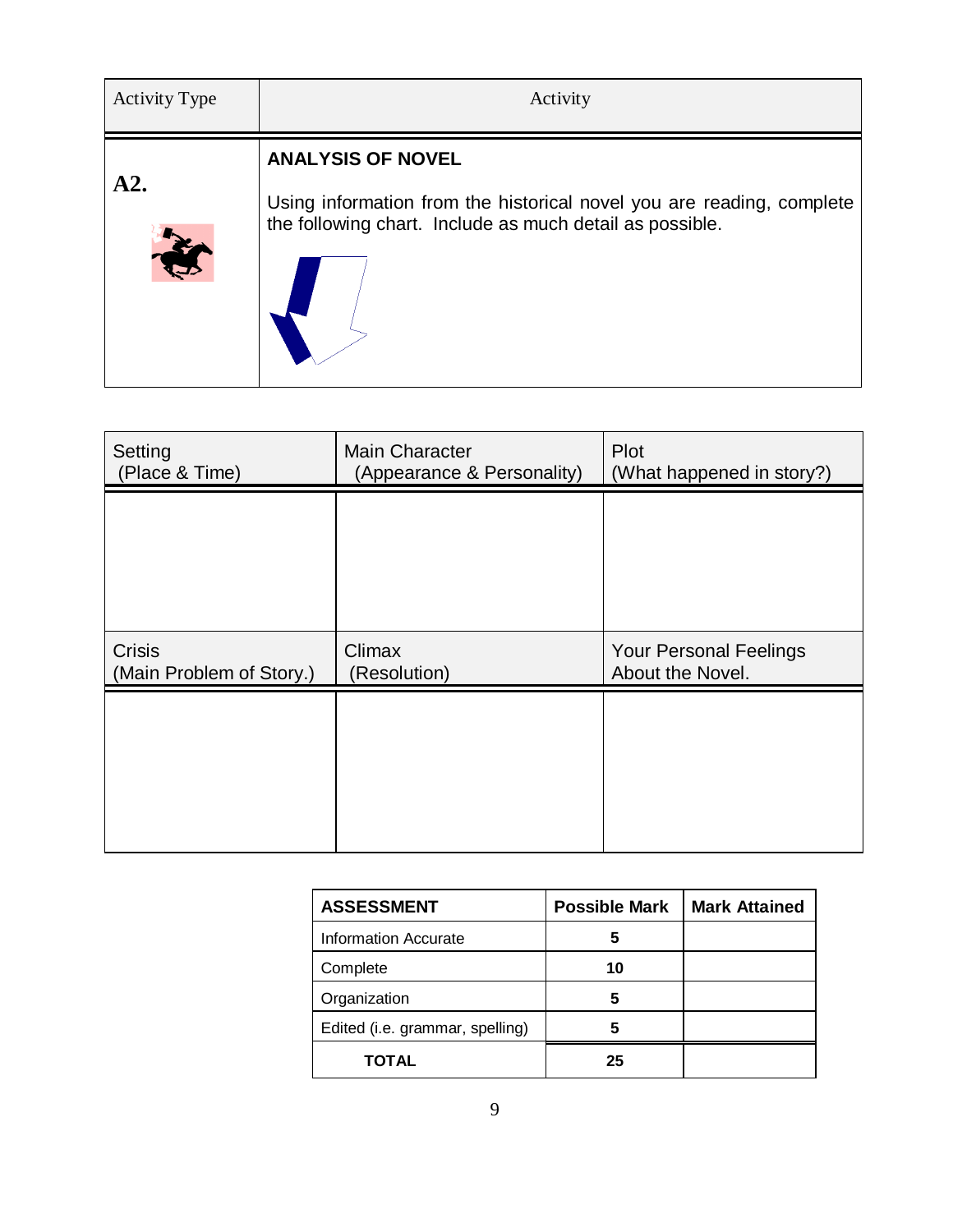| <b>Activity Type</b> | Activity                                                                                                                                                                                                                                                                                                                                      |
|----------------------|-----------------------------------------------------------------------------------------------------------------------------------------------------------------------------------------------------------------------------------------------------------------------------------------------------------------------------------------------|
| A3.                  | HISTORICAL RESEARCH ASSIGNMENT                                                                                                                                                                                                                                                                                                                |
|                      | Complete one of the three assignments below:                                                                                                                                                                                                                                                                                                  |
|                      | Investigate an important historical event from the novel. Research<br>А.<br>the event to determine how accurate the novel's description of the event<br>is. Describe how they were the same. How were they different?                                                                                                                         |
|                      | Minimum length: 200 words.                                                                                                                                                                                                                                                                                                                    |
|                      | В.<br>Were there any historical figures in the novel? If so, research the<br>life of this character. Be sure to include personal data (when he/she was<br>born; lived; died); as well as his/her contributions to your country's<br>history. How did this person make your country a better/worse country<br>because of his/her life?         |
|                      | Minimum length: 200 words.                                                                                                                                                                                                                                                                                                                    |
|                      | <b>C.</b> Your novel describes events that occurred during a time when the<br>technological advantages we enjoy today were not available (i.e. the<br>computer). Make a chart listing how five everyday activities were<br>performed by characters in your novel, and beside each activity note how<br>that same activity is performed today. |
|                      | Analyze your chart. Does technological change always improve one's<br>quality of life? What are some possible negative effects of the<br>technological advances you listed on society and the environment?                                                                                                                                    |

Use *Lined Work Pages* (p.34) or a lined notebook for student work.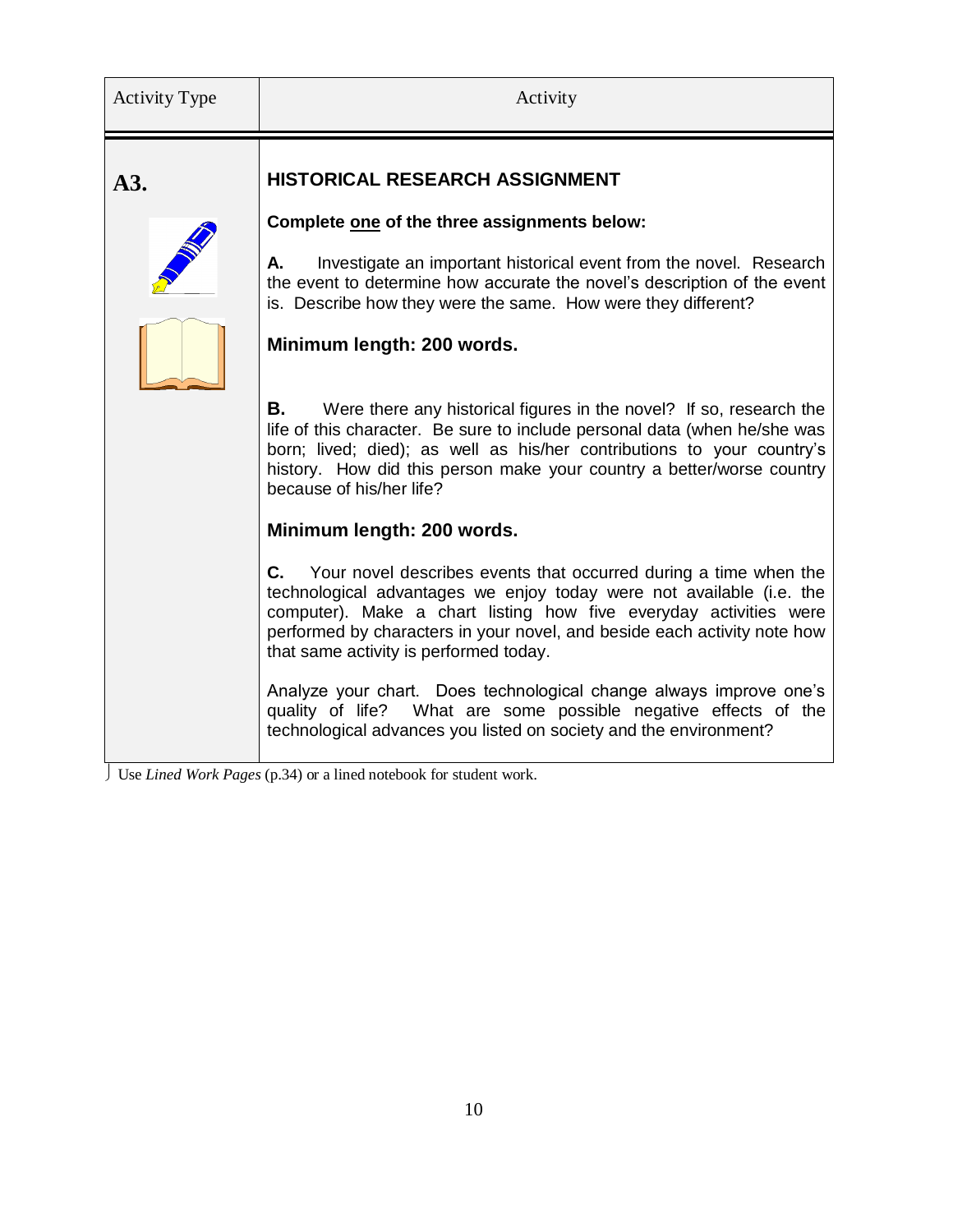### Assessment device for **Historical Research** (A3)

| <b>Achievement Levels</b>                                                               | Level 1                                                                                                 | Level <sub>2</sub><br>Level 3<br>Level 4                                                                              |                                                                              |                                                                                     |
|-----------------------------------------------------------------------------------------|---------------------------------------------------------------------------------------------------------|-----------------------------------------------------------------------------------------------------------------------|------------------------------------------------------------------------------|-------------------------------------------------------------------------------------|
| <b>Criteria</b>                                                                         | Inadequate<br>to 59%                                                                                    | <b>Adequate</b><br>60-69%                                                                                             | <b>Competent</b><br>70-79%                                                   | <b>Exceptional</b><br>80-100%                                                       |
| <b>Technical Aspects</b><br>- grammar<br>ii. - spelling<br>iii. - sentence<br>structure | Not edited. Little<br>evidence of effort                                                                | Some editing<br>evident                                                                                               | <b>Edited for</b><br>correctness                                             | Use of advanced<br>writing techniques.                                              |
| Format<br>Essay form<br>ii. Paragraphs<br>iii. Opening and<br>closing<br>sentences      | Little effort to create<br>proper paragraphs.<br>Poorly constructed<br>opening and closing<br>sentences | Effort made to<br>organize into<br>paragraph form.                                                                    | Proper format.<br>Several paragraphs<br>in length.                           | Shows an essay<br>format with an<br>excellent<br>progression of ideas<br>developed. |
| <b>Style</b><br>- formal<br>L.<br>language<br>ii. - fluent<br>iii. - cohesive           | Student unable to<br>carry ideas through<br>the passage                                                 | Organized to a good<br>degree                                                                                         | Ideas are integrated<br>and expressed<br>fluently                            | The quality of<br>expression is<br>outstanding                                      |
| <b>Information</b>                                                                      | Little information.                                                                                     | Information is<br>limited, but<br>accurate. Minimal<br>effort at putting<br>research into<br>pupil's own<br>thoughts. | A variety of<br>sources used for<br>information.<br>Research<br>synthesized. | Complex<br>information,<br>accurate and<br>extensive.                               |

#### **Assessment for Historical Research**

|                          | Possible Mark | Mark Obtained |
|--------------------------|---------------|---------------|
| <b>Technical Writing</b> | 5             |               |
| Format                   | 5             |               |
| <b>Style</b>             | 5             |               |
| Information              | 5             |               |
| <b>TOTAL</b>             | 100           |               |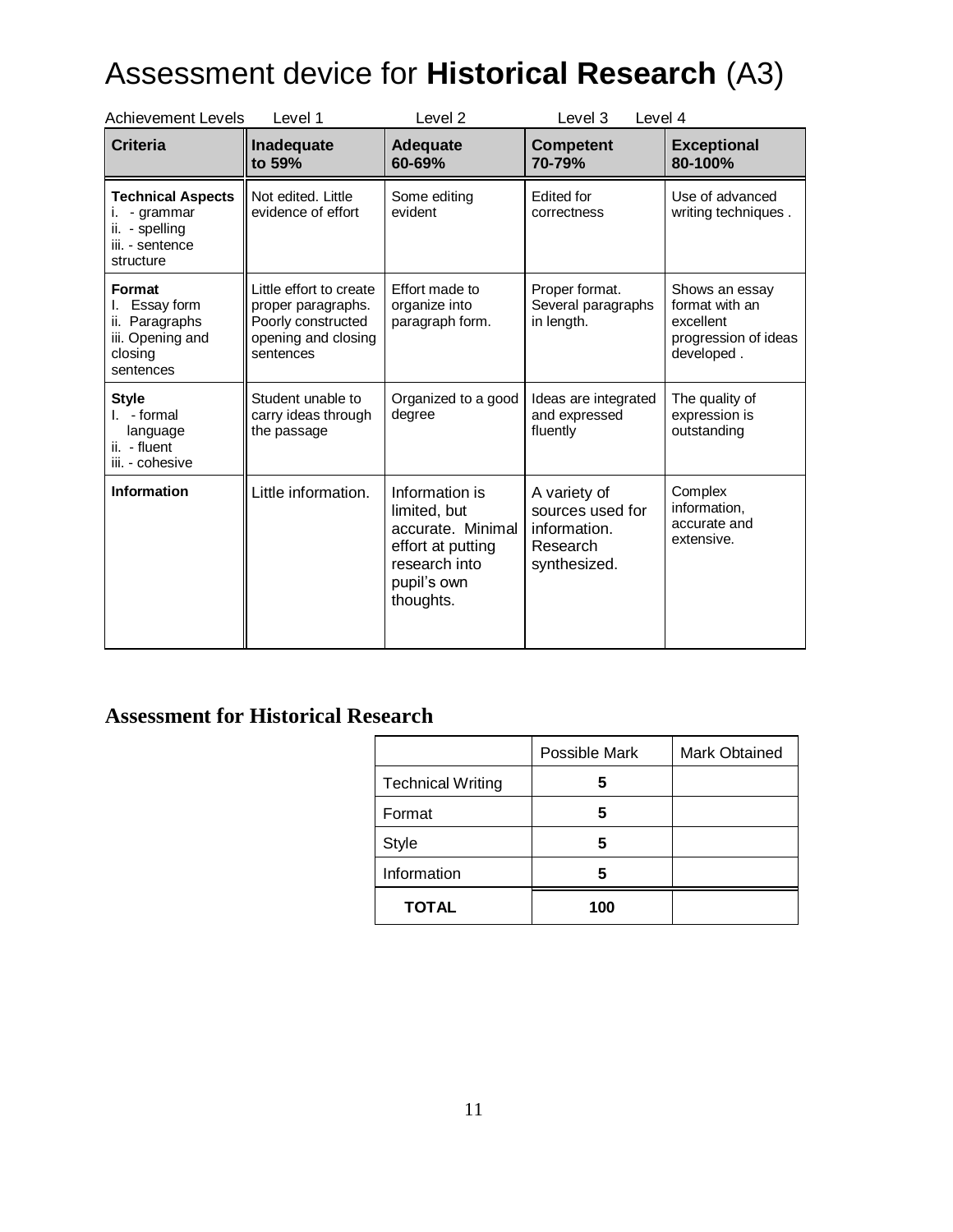| <b>Activity Type</b> | Activity                                                                                                                                               |
|----------------------|--------------------------------------------------------------------------------------------------------------------------------------------------------|
|                      | <b>Comparison Activity.</b><br>Using the following framework, compare the novel<br>you read with another novel that is set in the same<br>time period: |

|                                  | Novel 1: | Novel 2: |
|----------------------------------|----------|----------|
| <b>Setting</b>                   |          |          |
| <b>Main</b><br><b>Characters</b> |          |          |
| <b>Plot</b>                      |          |          |
| <b>Time Period</b>               |          |          |
| Author's<br><b>Style</b>         |          |          |

#### **B. Which novel did you like best? Why?**

#### **Student Assessment for A4**

|                                 | Possible Mark | <b>Mark Attained</b> |
|---------------------------------|---------------|----------------------|
| <b>Information Accurate</b>     | 5             |                      |
| Complete                        | 10            |                      |
| Organization                    | 5             |                      |
| Edited (i.e. Grammar, Spelling) | h             |                      |
| <b>TOTAL</b>                    | 25            |                      |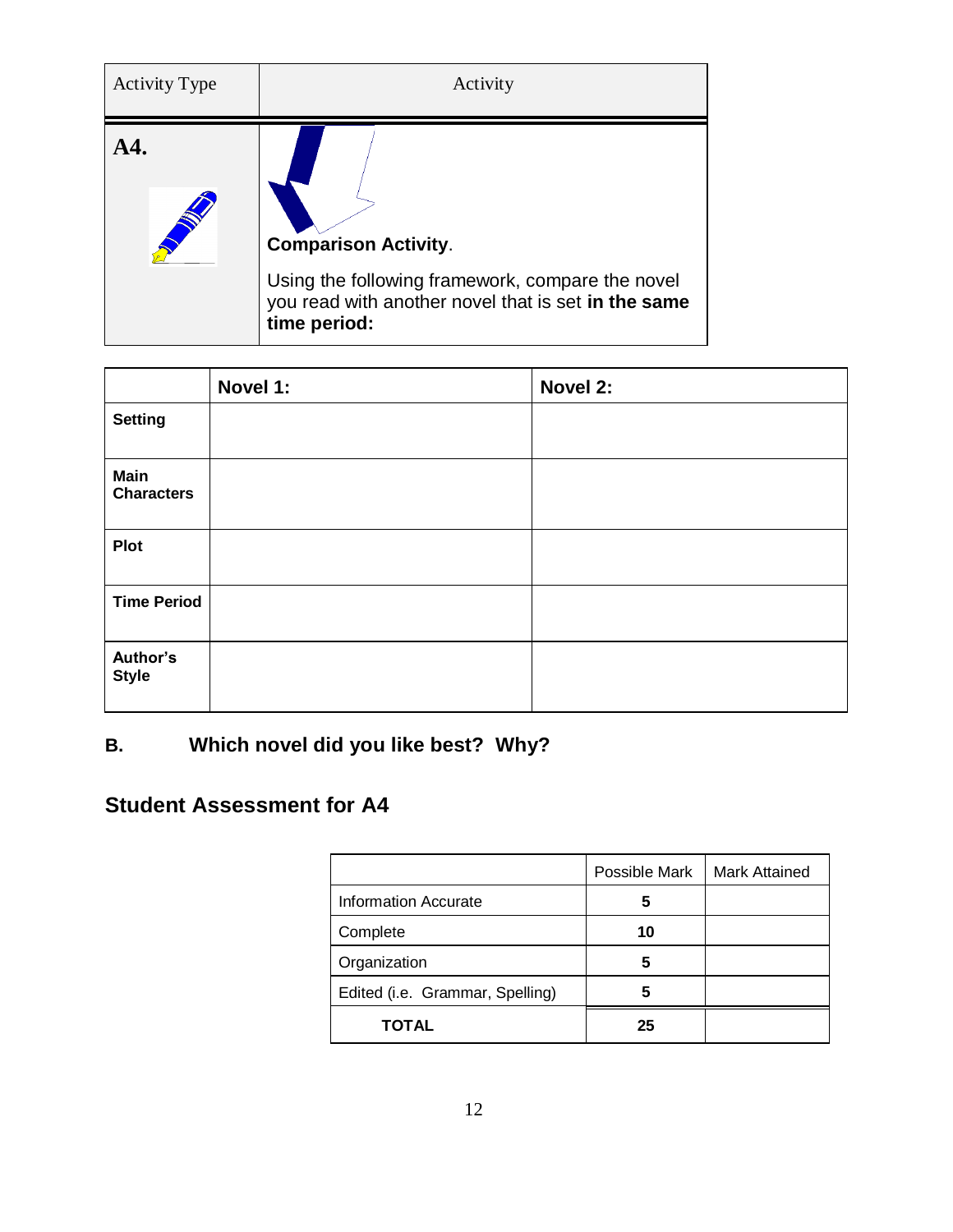| <b>Activity Type</b> | Activity                                                                                                                                                                        |
|----------------------|---------------------------------------------------------------------------------------------------------------------------------------------------------------------------------|
| A5.                  | <b>Comparison Activity.</b><br>Using the following framework, compare the novel you read<br>from the Historical Fiction Unit, with another novel written by<br>the same author. |

|                                  | Novel 1: | Novel 2: |
|----------------------------------|----------|----------|
| <b>Setting</b>                   |          |          |
| <b>Main</b><br><b>Characters</b> |          |          |
| <b>Plot</b>                      |          |          |
| <b>Time Period</b>               |          |          |
| Author's<br><b>Style</b>         |          |          |

#### **B. Which novel did you like best? Why?**

#### **Student Assessment for A5**

|                                 | Possible Mark | <b>Mark Attained</b> |
|---------------------------------|---------------|----------------------|
| <b>Information Accurate</b>     | 5             |                      |
| Complete                        | 10            |                      |
| Organization                    | 5             |                      |
| Edited (i.e. Grammar, Spelling) | 5             |                      |
| <b>TOTAL</b>                    | 25            |                      |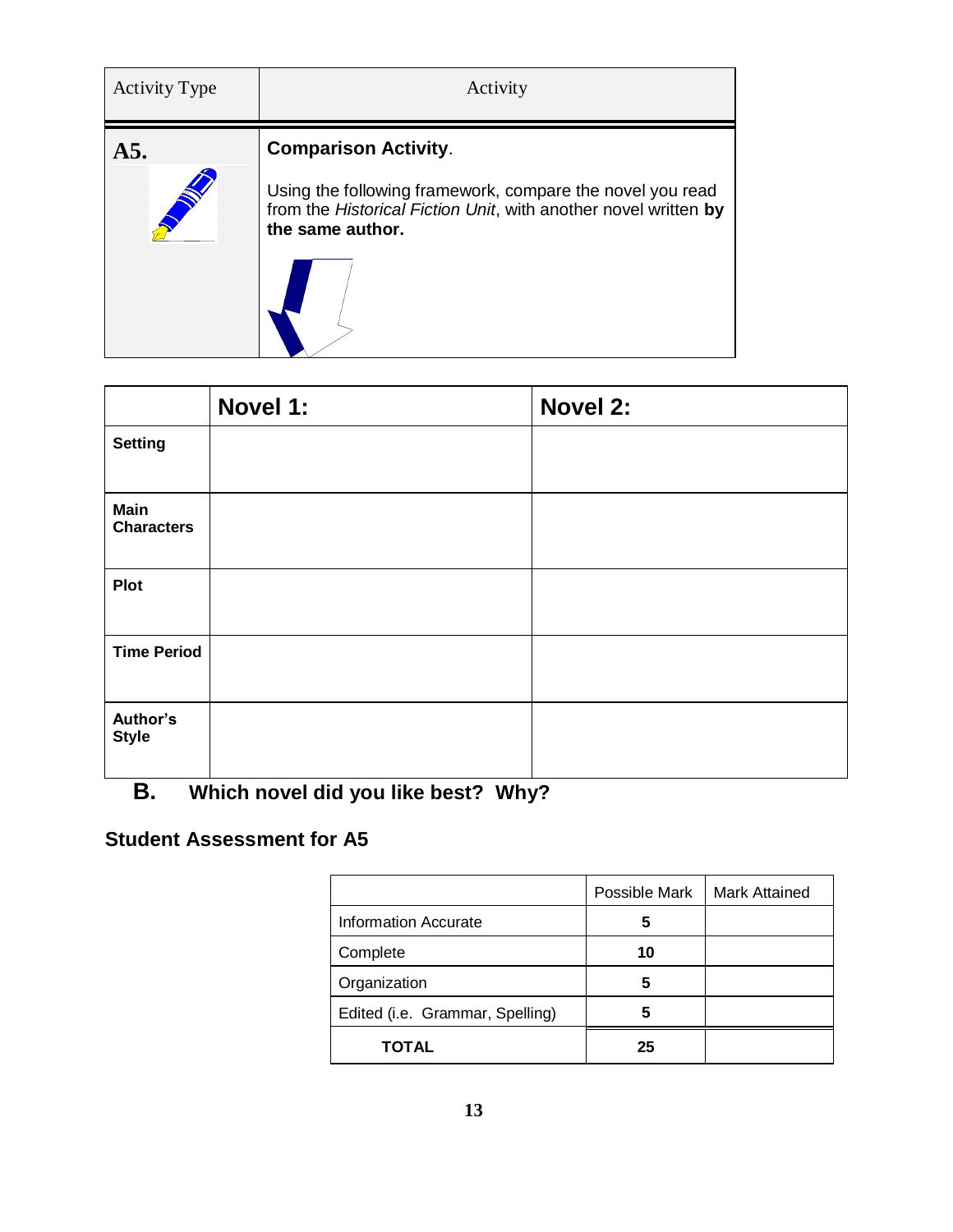#### **Complete One of the Activities in** *Section B***.**

Use *Lined Work Pages* (p.34) or a lined notebook for student work.

| <b>Activity Type</b> | Activity                                                                                                                                                                                                                                                                                                                                                                                             |  |
|----------------------|------------------------------------------------------------------------------------------------------------------------------------------------------------------------------------------------------------------------------------------------------------------------------------------------------------------------------------------------------------------------------------------------------|--|
| B1.                  | <b>Time Sheet.</b>                                                                                                                                                                                                                                                                                                                                                                                   |  |
|                      | Make a <i>time sheet</i> to fit the story. From the beginning of the<br>novel relate the important events in their proper order. Continue<br>until you have included all of the main events of the story.                                                                                                                                                                                            |  |
|                      | i.e.<br>The Smiths decide to move to Canada.<br>1.<br>2.<br>They book passage on the Titanic.<br>3.<br>Jamie has uneasy feelings about their voyage.<br>4.<br>The ship hits an iceberg and sinks.<br>5.<br>The Smith family is saved by a band of pirates.<br>6.<br>They are taken to Greenland.<br>7.<br>Jamie falls in love with a local Inuit girl.<br>8.<br>Jamie is killed by a rabid seal pup. |  |
|                      | Minimum number of points: ten                                                                                                                                                                                                                                                                                                                                                                        |  |
| <b>B2.</b>           | <b>Oral Report.</b>                                                                                                                                                                                                                                                                                                                                                                                  |  |
|                      | Prepare a short oral report on your novel. Tell what happened in<br>the story (plot); who the main characters were; describe the<br>setting; your opinion of the author's style and content. Arrange a<br>time with your teacher to present your report to the class.                                                                                                                                |  |
|                      | Minimum length: 3 minutes.                                                                                                                                                                                                                                                                                                                                                                           |  |
| B3.                  | Scrapbook.<br>Prepare a scrapbook of materials related to this story and its time<br>period. Try to include pictures and articles from old newspapers                                                                                                                                                                                                                                                |  |
|                      | and magazines (or reproductions), and pictures you have<br>created yourself. Be sure to include captions and labels so that<br>one can determine what each item is.                                                                                                                                                                                                                                  |  |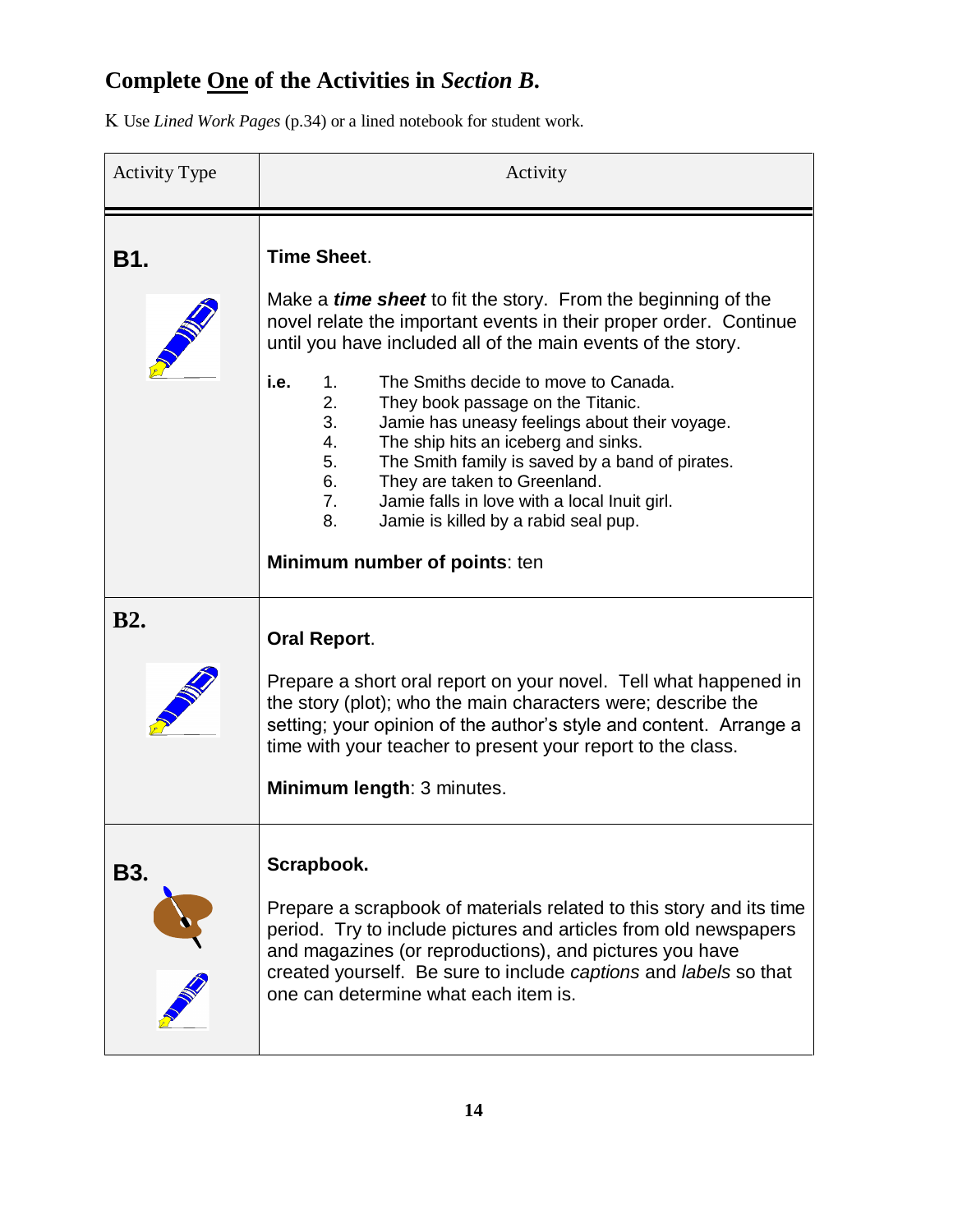| <b>Activity Type</b> | <b>Activity</b>                                                                                                                                                                                                                                                                                                                                 |
|----------------------|-------------------------------------------------------------------------------------------------------------------------------------------------------------------------------------------------------------------------------------------------------------------------------------------------------------------------------------------------|
| <b>B4.</b>           | <b>Game Time.</b><br>Create a game using the novel as a backdrop, or facts from the<br>novel as questions and answers.<br><b>Trivial Pursuit</b><br>i.e.<br><b>Monopoly</b><br><b>Authors</b><br>Go Fish<br>You might want to consider creating a computer game – if you<br>have programming skills.<br>Introduce your game to a friend or two. |
| <b>B5.</b>           | The Play's the Thing.<br>Rewrite the most interesting part of the story in the form of a play.<br>(You might wish to check on the format of a play in the library.)<br>Edit your work with a friend. Make several copies of the play. Get<br>your friends to read the different parts. Present your play to the<br>class.                       |
| B6.                  | Epilogue?<br>An <b>Epilogue</b> is a story after a story. Write an <b>epilogue</b> for your<br>novel. What happens after the story ends? Does the main<br>character live happily ever after or not? It's up to you!<br>Or: Rewrite the story with a different ending.<br>Minimum length: 200 words.                                             |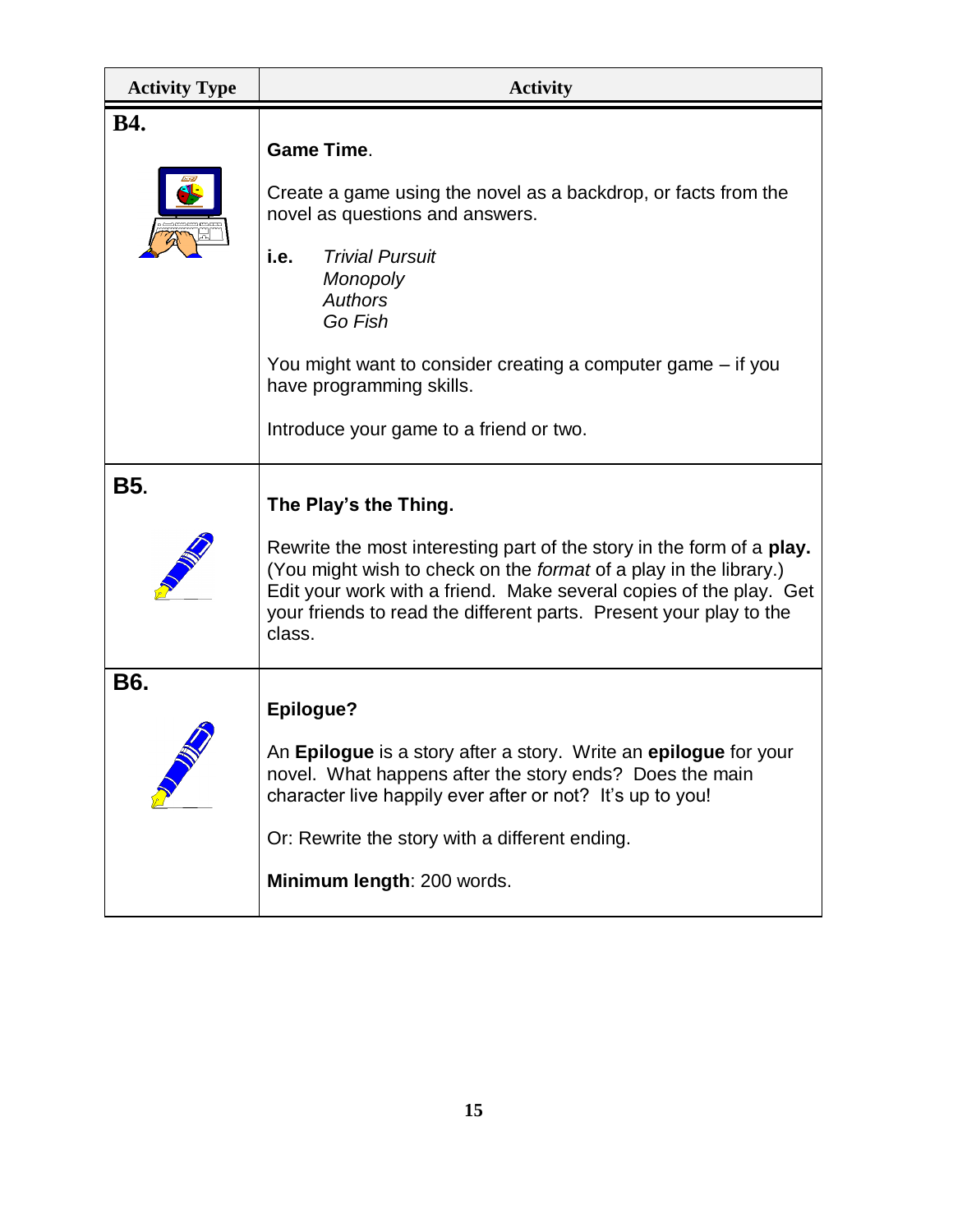| <b>Activity Type</b> | <b>Activity</b>                                                                                                                                                                                                                                                                                                                                                                                                                                                                                                                                                                                                                                                                                   |
|----------------------|---------------------------------------------------------------------------------------------------------------------------------------------------------------------------------------------------------------------------------------------------------------------------------------------------------------------------------------------------------------------------------------------------------------------------------------------------------------------------------------------------------------------------------------------------------------------------------------------------------------------------------------------------------------------------------------------------|
| <b>B7.</b>           | Poetry in Motion.<br>Write a poem or a song using ideas from your novel as the<br>foundation for your creation. You may wish to base your poem or<br>song on the story as a whole, or concentrate on a particular<br>character or event.<br>Minimum length: 12 lines.                                                                                                                                                                                                                                                                                                                                                                                                                             |
| <b>B8.</b>           | <b>Newspaper Article.</b><br>Investigate how newspaper articles are written (i.e. the importance<br>of including all the pertinent facts in the opening sentences). Do<br>this by reading two or three articles in a recent copy of the local<br>newspaper.<br>Pretend that you are a newspaper editor in the place where your<br>novel is set. Write an article which could have appeared in a<br>newspaper at the time your story took place, describing an incident<br>from your novel. Make sure you include a headline.<br>$-\underline{Or}$<br>Write a News Flash that might be used on television or radio,<br>describing an exciting event from your novel.<br>Minimum length: 200 words. |

#### Student Assessment for Section B

|                             | Possible Mark | Mark Attained |
|-----------------------------|---------------|---------------|
| <b>Information Accurate</b> | 5             |               |
| Complete                    | 10            |               |
| Organization                | 5             |               |
| Edited                      | 5             |               |
| <b>TOTAL</b>                | 25            |               |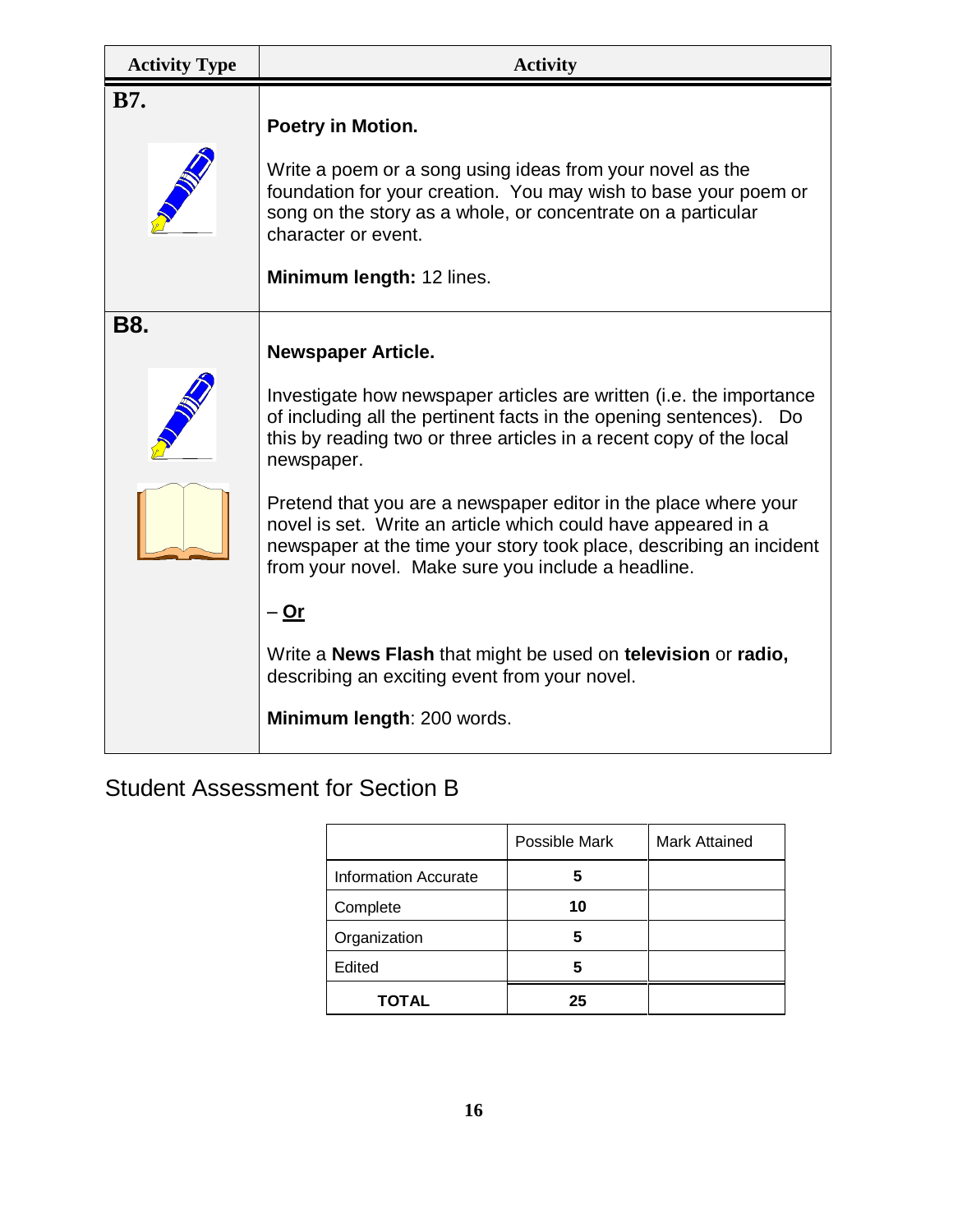#### **Do One of the Activities in** *Section C.*

 Where space is not provided, please use the supplied work pages or lined notebook for responses to activities C5 to C8.

| <b>Activity Type</b> | Activity                                                                                                                                                                                                                                                                                    |
|----------------------|---------------------------------------------------------------------------------------------------------------------------------------------------------------------------------------------------------------------------------------------------------------------------------------------|
| <b>C1.</b>           | The Main Characters.<br>Using the chart below, list the names of the main characters in the<br>novel in the order in which they appeared (maximum $=$ eight).<br>Referring to the novel, copy one quote from each character which<br>reveals to the reader, the personality of the speaker. |

| <b>CHARACTER</b> | QUOTATION |
|------------------|-----------|
|                  |           |
|                  |           |
|                  |           |
|                  |           |
|                  |           |
|                  |           |
|                  |           |
|                  |           |
|                  |           |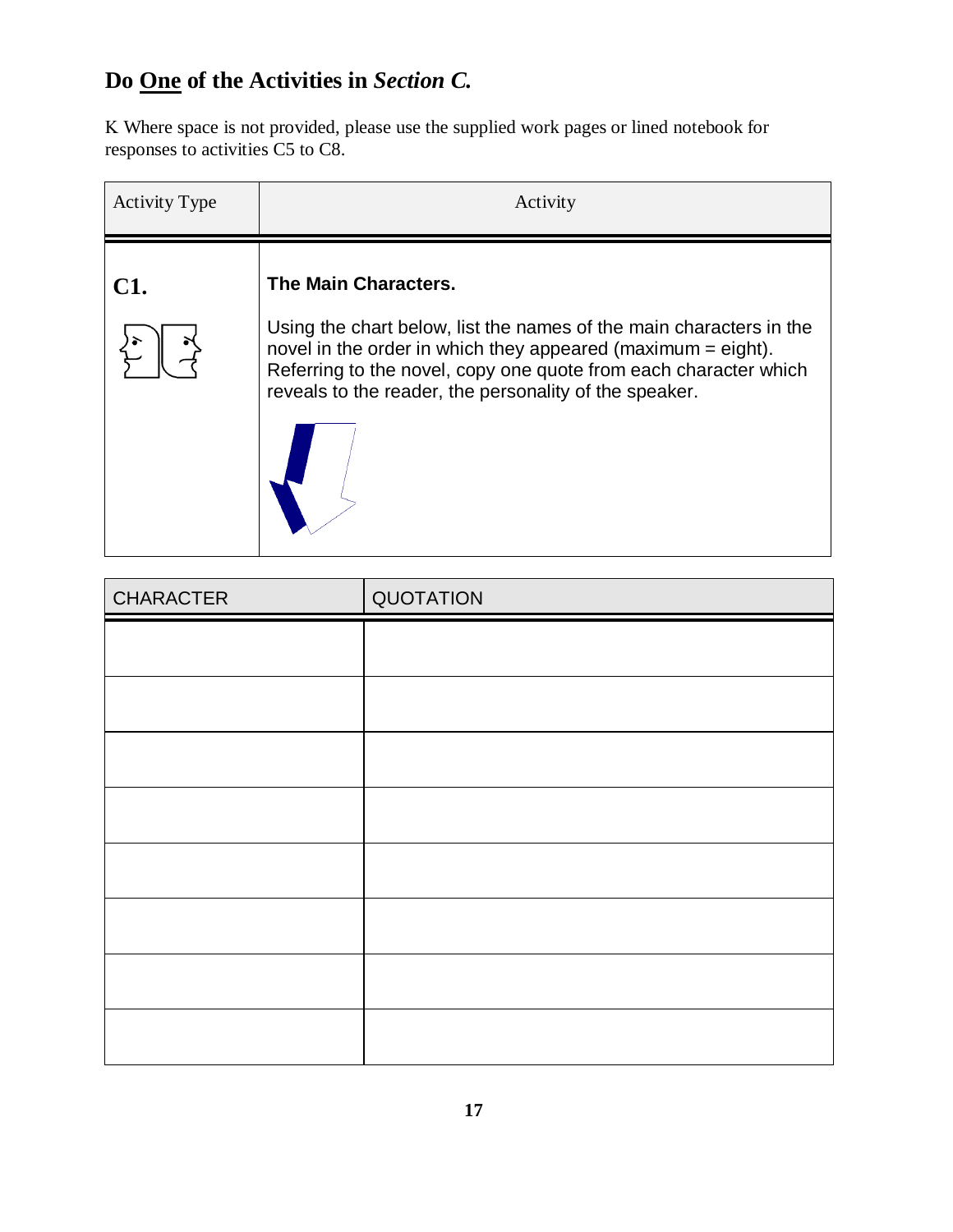| C2<br><b>Character Development.</b><br>What effect did the main character's adventures have on<br>А.                                                                                                                                                                                                                                                                                                                                                                                            | <b>Activity Type</b> | Activity |
|-------------------------------------------------------------------------------------------------------------------------------------------------------------------------------------------------------------------------------------------------------------------------------------------------------------------------------------------------------------------------------------------------------------------------------------------------------------------------------------------------|----------------------|----------|
| him/her? Did his/her <b>personality develop</b> or grow during the<br>story? What do you think caused him/her to change? Give<br>examples. Did the main character learn from his/her adventures?<br>Was the change or changes for the better or worse? Predict how<br>these changes might affect the main character's personality (or life)<br>in the future.<br>Answer the above questions for three other characters in<br>В.<br>the story. Use the following chart to complete your answers: |                      |          |

Г

| Character                       | <b>Personality Development</b> | Lessons Learned |
|---------------------------------|--------------------------------|-----------------|
| <b>Main</b><br><b>Character</b> |                                |                 |
| 2.                              |                                |                 |
| 3.                              |                                |                 |
| 4.                              |                                |                 |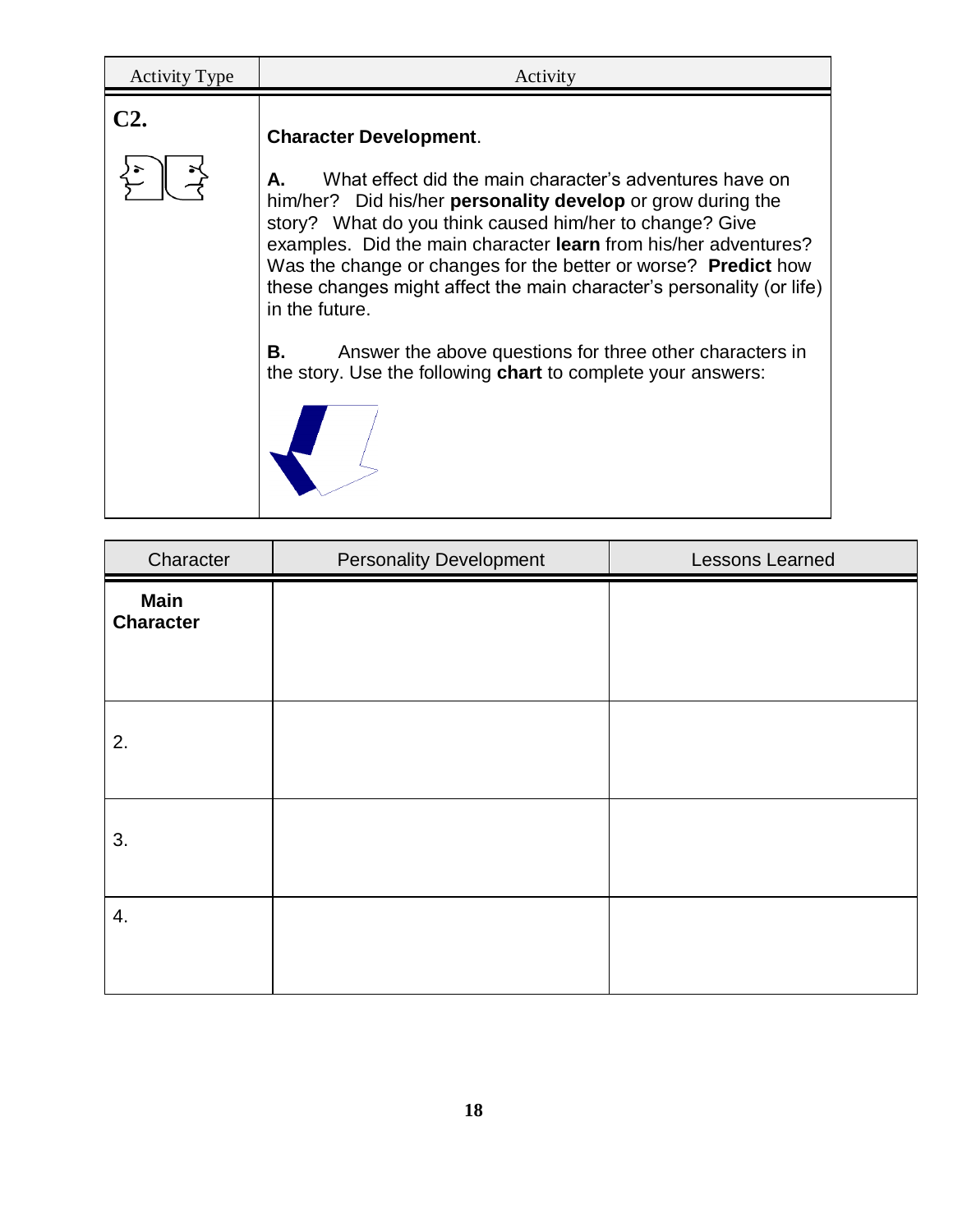| <b>Activity Type</b> | Activity                                                                                                                                                                                                                                                                                                                                                                                                                                                          |
|----------------------|-------------------------------------------------------------------------------------------------------------------------------------------------------------------------------------------------------------------------------------------------------------------------------------------------------------------------------------------------------------------------------------------------------------------------------------------------------------------|
| C3                   | <b>Getting to Know You.</b><br>A good author will help the reader learn much about the characters<br>in his/her novel. He/she will often use different ways to help reveal<br>details of the characters: what they are really like – "what makes"<br>them tick". A number of these methods are listed in the chart<br>below. Scan the novel to determine how the author made the<br>main character known to the readers, then fill in the chart with<br>examples: |

| Things the author tells us | What his actions and words tell<br><b>us</b> | What other characters tell<br>us about him/her. |
|----------------------------|----------------------------------------------|-------------------------------------------------|
|                            |                                              |                                                 |
|                            |                                              |                                                 |
|                            |                                              |                                                 |
|                            |                                              |                                                 |
|                            |                                              |                                                 |
| Appearance.                | How he/she acted.                            | How the other characters<br>relate to him/her.  |
|                            |                                              |                                                 |
|                            |                                              |                                                 |
|                            |                                              |                                                 |
|                            |                                              |                                                 |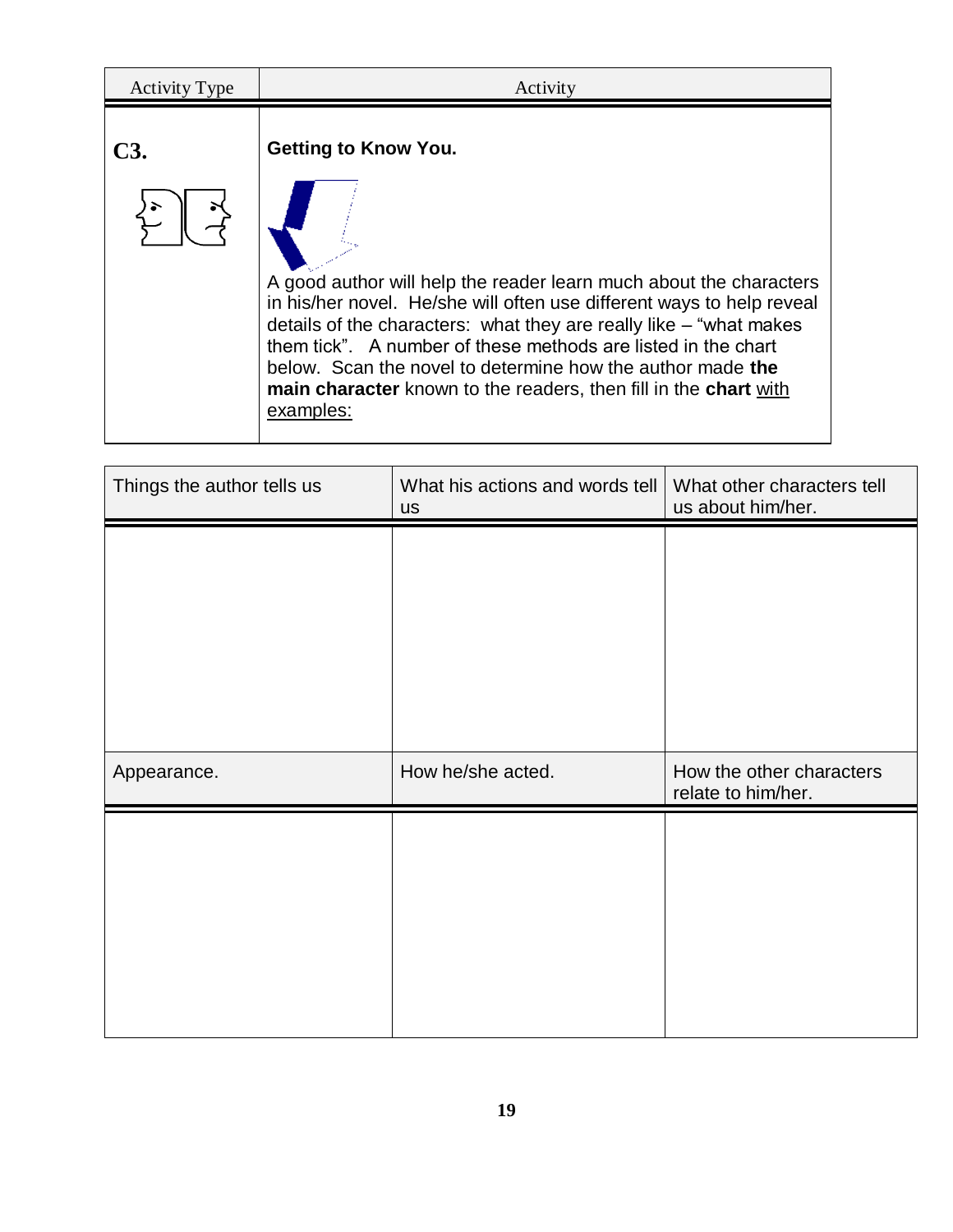| <b>Activity Type</b> | Activity                                                                                                                            |  |
|----------------------|-------------------------------------------------------------------------------------------------------------------------------------|--|
| C4.                  | <b>Heroes and Villains</b><br>Using the chart below, compare the hero of the                                                        |  |
|                      | story with the villain. Three criteria are provided for<br>you. Decide on two more appropriate criteria to<br>include on the chart. |  |
|                      |                                                                                                                                     |  |

| <b>CRITERIA</b> | <b>HERO</b> | <b>VILLAIN</b> |
|-----------------|-------------|----------------|
| Appearance      |             |                |
| Occupation      |             |                |
| Age             |             |                |
|                 |             |                |
|                 |             |                |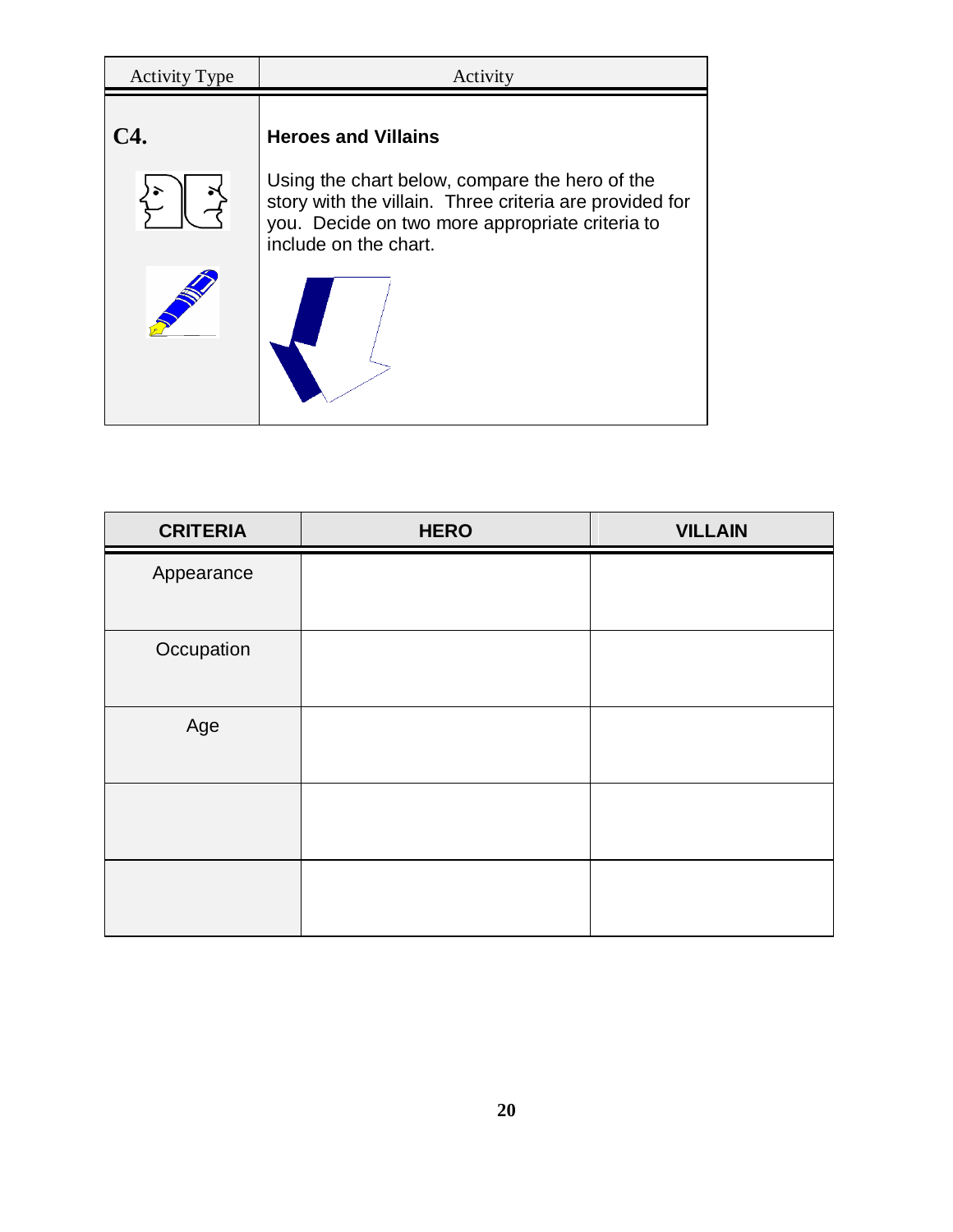| <b>Activity Type</b> | Activity                                                                                                                                                                                                                                                                             |
|----------------------|--------------------------------------------------------------------------------------------------------------------------------------------------------------------------------------------------------------------------------------------------------------------------------------|
| C5.                  | <b>Fancy Meeting You Here.</b><br>Choose an interesting character from the novel. Choose a character from<br>another story, movie or real life. Plan a meeting between the two<br>characters. Write their conversation in the form of a play or story.<br>Minimum length: 200 words. |

#### Use *Lined Pages* (p.34) or lined notebook for student work.

| <b>Activity Type</b> | <b>Activity</b>                                                                                                                                                                                                                                                                                                                                     |  |
|----------------------|-----------------------------------------------------------------------------------------------------------------------------------------------------------------------------------------------------------------------------------------------------------------------------------------------------------------------------------------------------|--|
| <b>C6.</b>           | Beam me up, Scotty!<br>Transport a character from your novel to your home. Write a story about<br>his/her adventures. What would the character find there that would<br>confuse, excite, sadden or scare him/her? How would the character<br>behave? How would he/she get along with you and your family?<br>Explain.<br>Minimum length: 200 words. |  |
| C7.                  | <b>And Then What?</b><br>What do you think happened to the main character after the end of the<br>story? Using your imagination, write a story telling what you think<br>became of this person later in his/her life.<br>Minimum length: 200 words.                                                                                                 |  |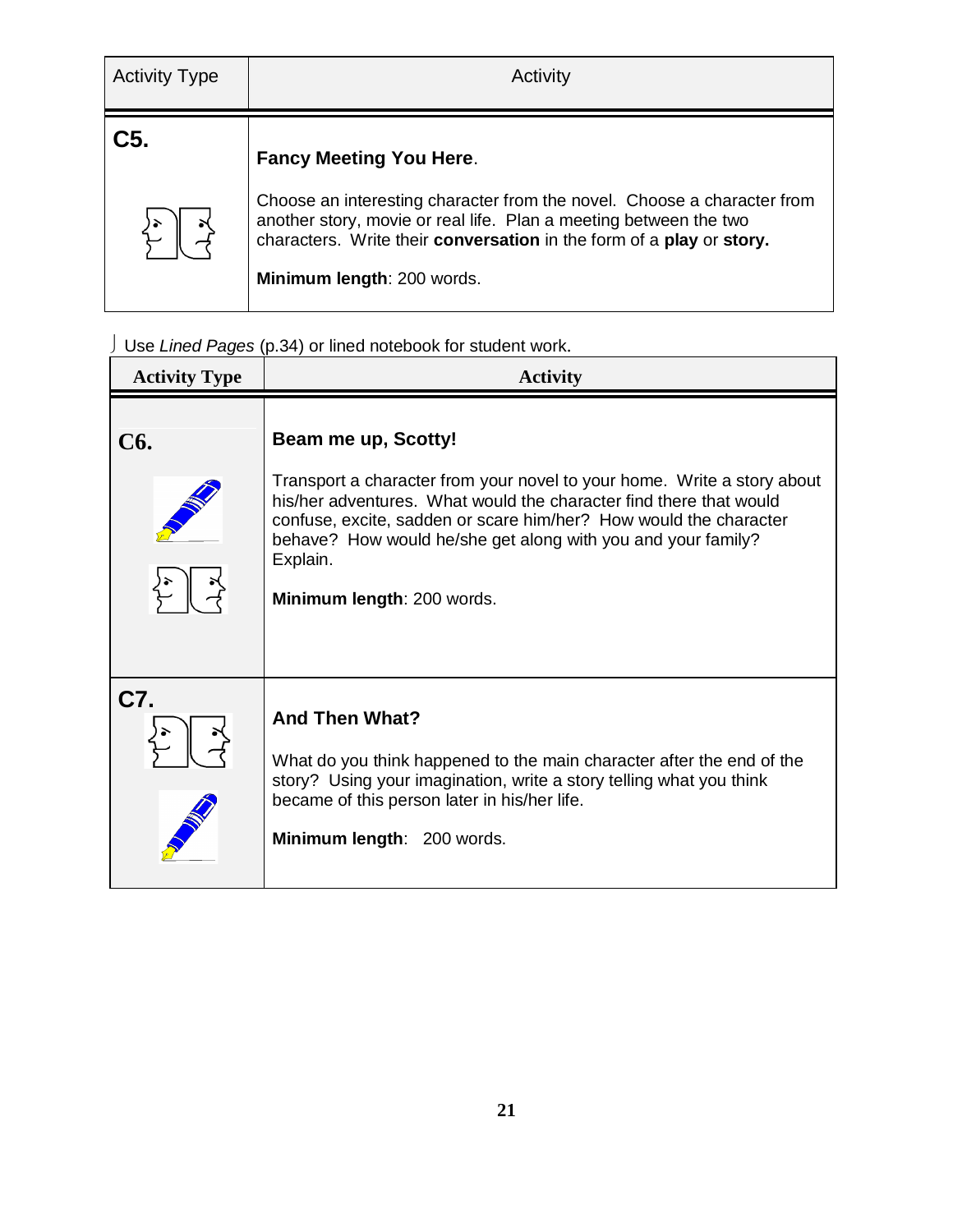

Write an interview that you might have with a character from the novel. Use interesting questions and include the answers you think he/she might have given. Get a friend to act as the character. Put the interview on **tape** to share with others.

**Minimum length**: 5 minutes

#### Student Assessment for Section C

|                             | Possible Mark | <b>Mark Attained</b> |
|-----------------------------|---------------|----------------------|
| <b>Information Accurate</b> | 5             |                      |
| Complete                    | 10            |                      |
| Organization                | 5             |                      |
| Edited                      | 5             |                      |
| <b>TOTAL</b>                | 25            |                      |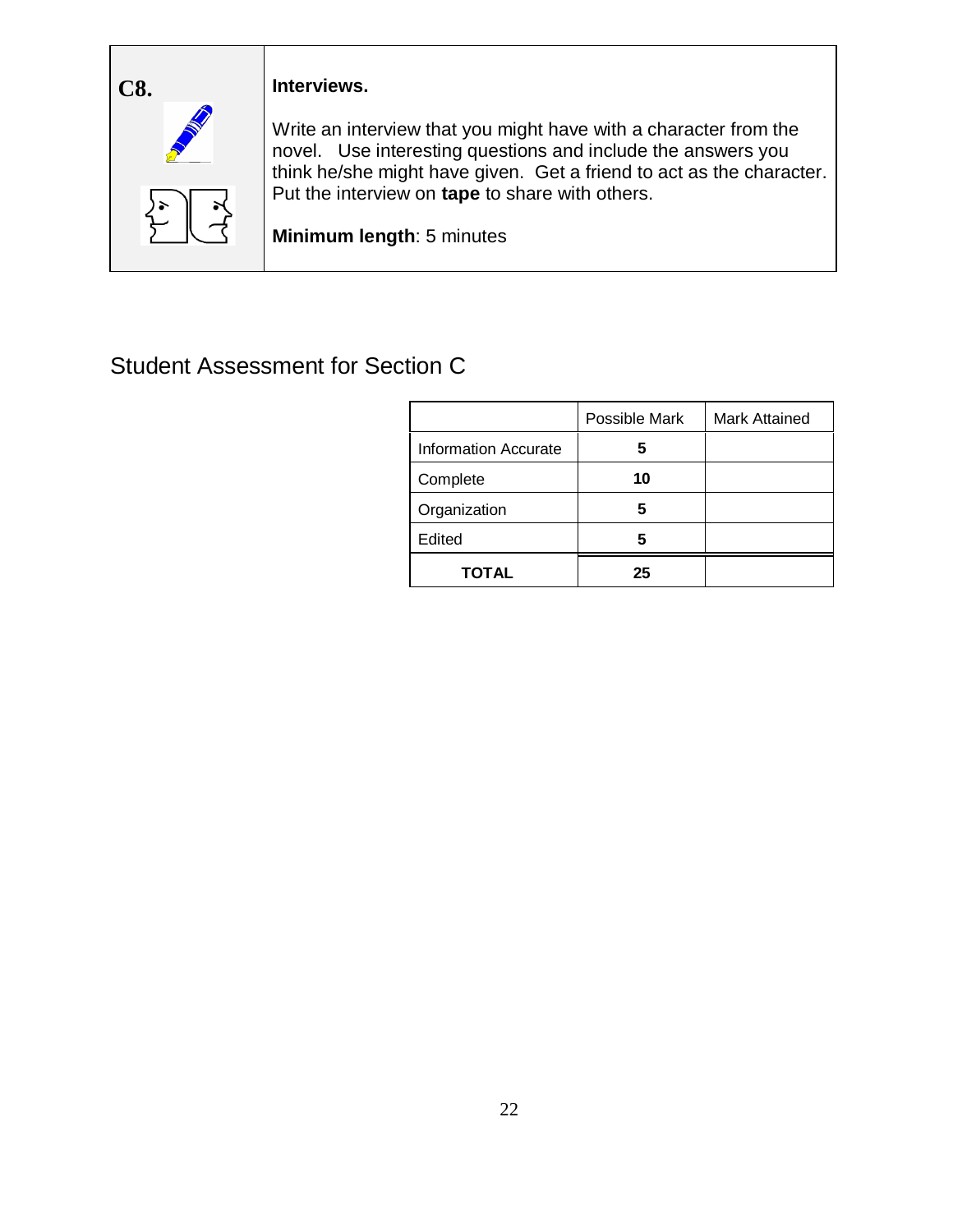#### **Complete One of the Activities in Section D.**

Use the supplied unit-specific work pages or a lined notebook for your assignment.

| <b>Activity Type</b> | <b>Activity</b>                                                                                                                                                                                                                                                                     |  |
|----------------------|-------------------------------------------------------------------------------------------------------------------------------------------------------------------------------------------------------------------------------------------------------------------------------------|--|
| D1.                  | <b>Main Events.</b><br>List the most important events of the novel in <b>chronological order</b><br>(the order in which they happened). Write a sentence or two about<br>each event. Please limit the number of events to ten.                                                      |  |
| D2.                  | The Climax.<br>Describe the <b>climax</b> of the story. How did the climax resolve the main<br>problem for the principal character? In your opinion was this a<br>satisfactory resolution to the conflict? Explain.                                                                 |  |
| D3.                  | A Picture's Worth<br>Create <u>four</u> pictures depicting important events from the novel. Make<br>sure that each picture is neat, coloured and in the proper order. Write<br>a sentence under each picture to tell what is happening. Clip them<br>together to make a small book. |  |
| D4.                  | <b>Time Passages.</b><br>How many days, weeks, months or years did it take from the beginning<br>to the end of the novel? Support your answer with quotations from the<br>book.                                                                                                     |  |
| D5.                  | A Change is as Good as a Rest.<br>Change an important event in the story.<br>Describe what might have<br>happened because of this change.<br>Minimum length: 200 words.                                                                                                             |  |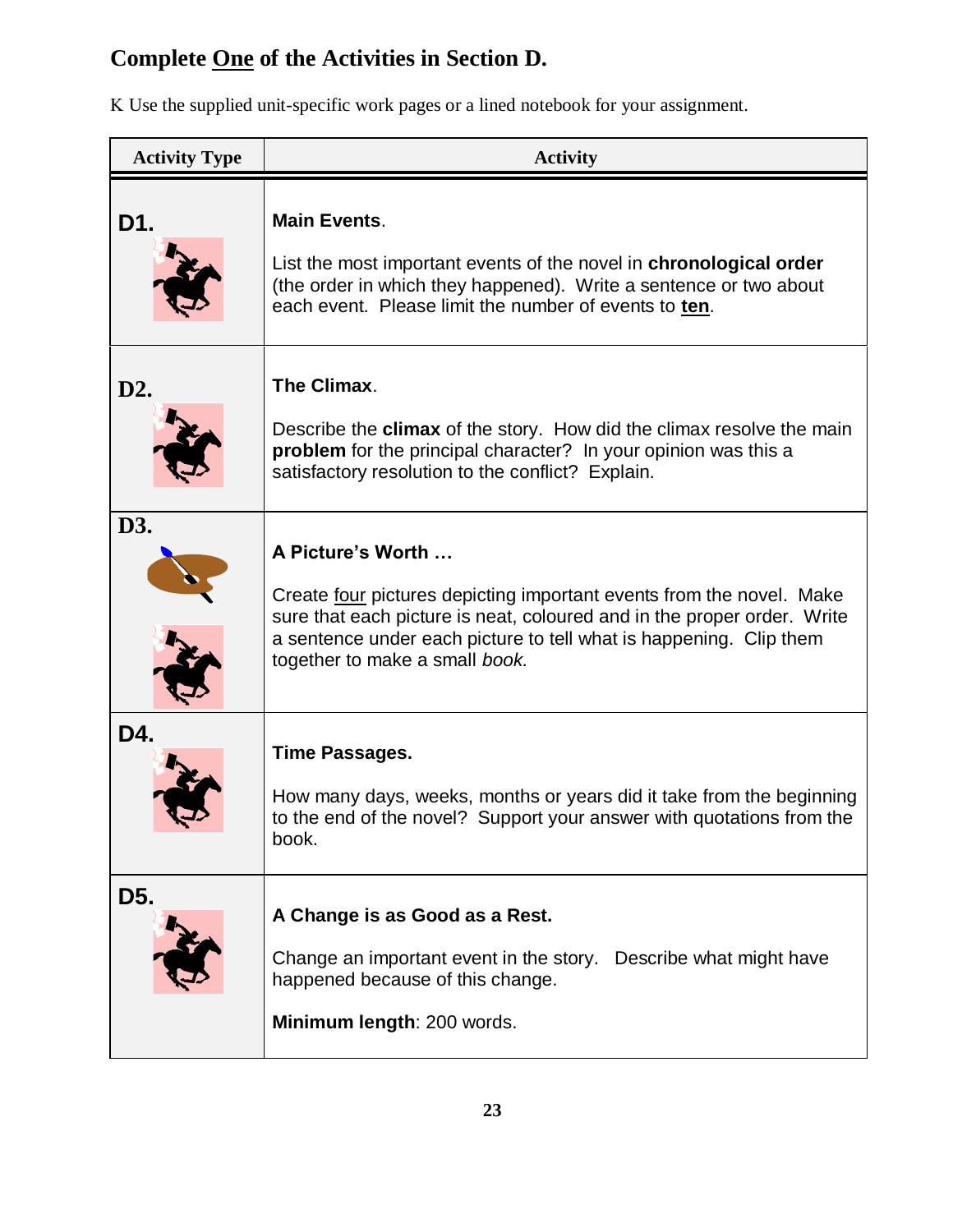#### Student Assessment for Section D

#### **Activities D1 D2 D4 D5**

|                      | Possible Mark | <b>Mark Attained</b> |
|----------------------|---------------|----------------------|
| Information Accurate | 5             |                      |
| Complete             | 10            |                      |
| Organization         | 5             |                      |
| Edited               | 5             |                      |
| <b>TOTAL</b>         | 25            |                      |

#### or **Activity D3**

|                   | Possible Mark | <b>Mark Attained</b> |
|-------------------|---------------|----------------------|
| Use of Materials  | 5             |                      |
| Creativity        | 10            |                      |
| Appropriate Theme | 5             |                      |
| <b>Neatness</b>   | 5             |                      |
| <b>TOTAL</b>      | 25            |                      |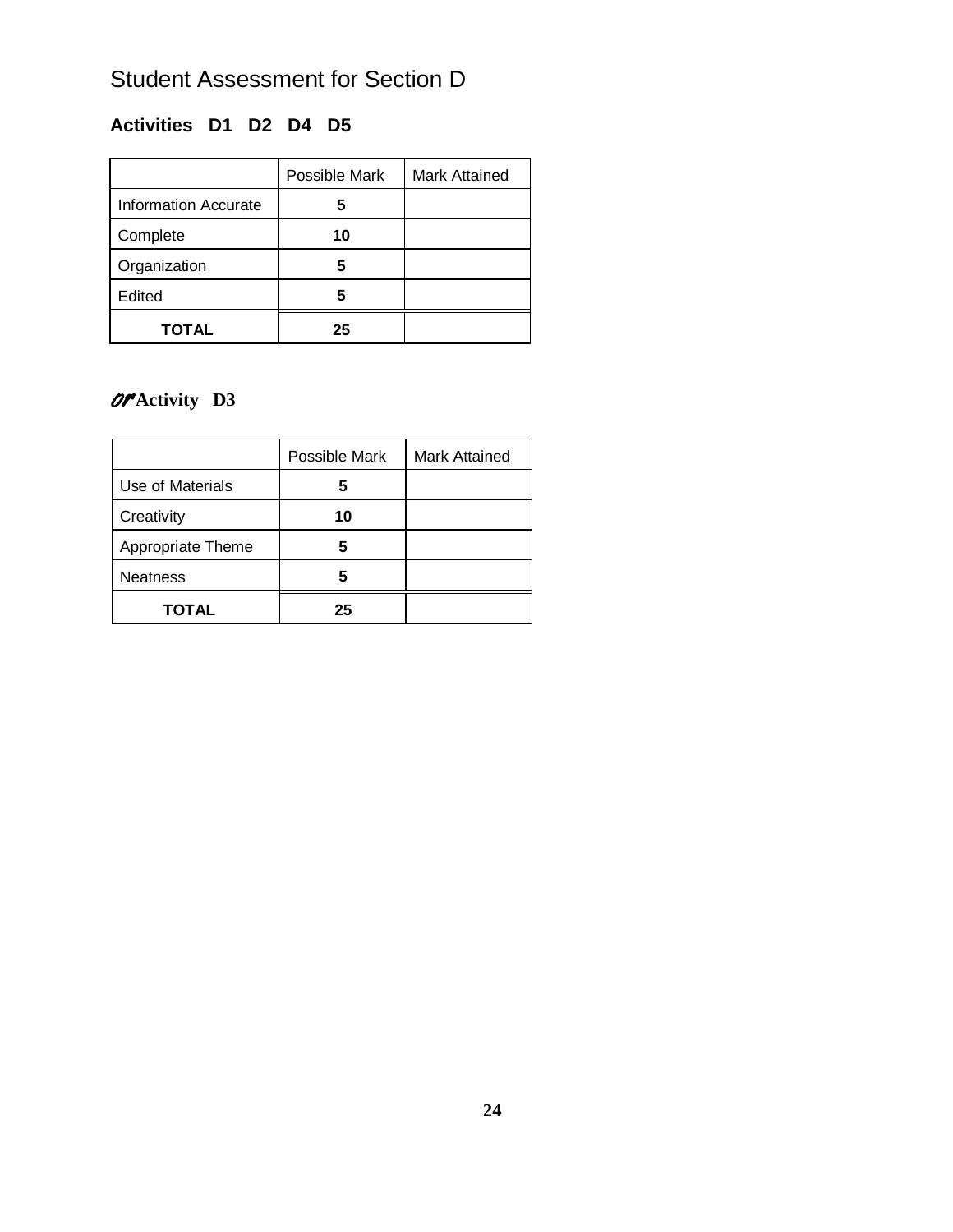#### **Complete One of the Activities in Section E.**

Use the supplied unit-specific work pages or a lined notebook for your assignment.

| <b>Activity Type</b> | Activity                                                                                                                                                                                                                                                                                                                                                                                                                                                                            |
|----------------------|-------------------------------------------------------------------------------------------------------------------------------------------------------------------------------------------------------------------------------------------------------------------------------------------------------------------------------------------------------------------------------------------------------------------------------------------------------------------------------------|
| E1.                  | Where are we anyway?<br>Where does the novel take place? Through the novel's<br>а.<br>description of the setting, and through your own research, write a<br>complete description of the place or places where events happened in<br>the story. From your research, how much has the setting changed<br>from the present time to when the novel took place?<br><b>b.</b> Locate the area on a map. Draw a <b>map</b> with the location<br>highlighted & include it with your report. |
| E2.                  | Map Maker.<br>Make a map to show where the characters travelled in this story. Label<br>the map to show what happened in each place.<br>Be sure that your map is accurate, neat, and colourful                                                                                                                                                                                                                                                                                      |
| E3.                  | What's in a name?<br>Choose the name of a place mentioned in the story. Research how<br>this place got its name (i.e. What does the name mean? After whom<br>was it named? Etc.)<br>Or<br>Make up a <b>legend</b> or story about how the place got its name.<br>Minimum length: 200 words.                                                                                                                                                                                          |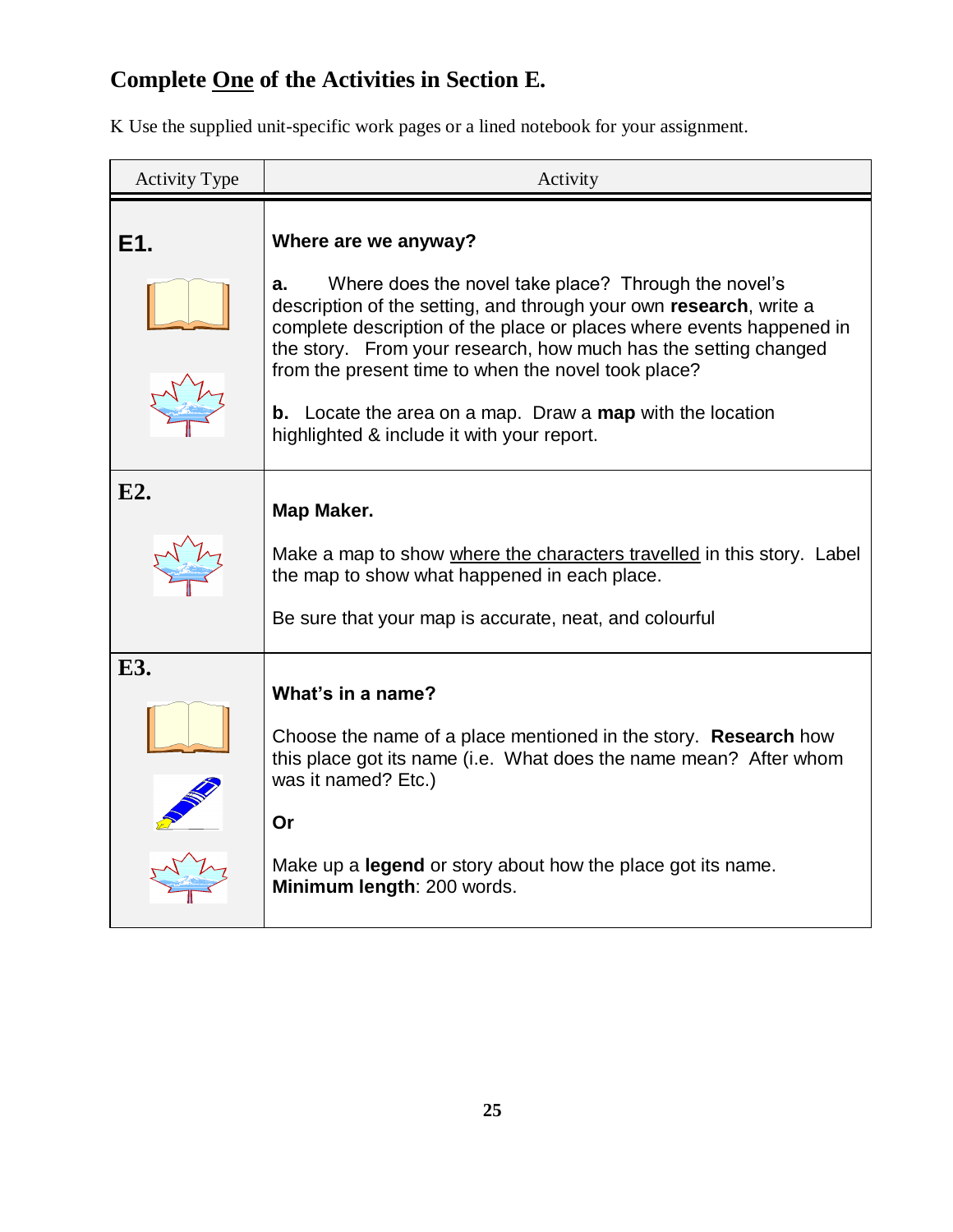| <b>Activity Type</b> | <b>Activity</b>                                                                                                                                                                                                                                                                                                                                  |
|----------------------|--------------------------------------------------------------------------------------------------------------------------------------------------------------------------------------------------------------------------------------------------------------------------------------------------------------------------------------------------|
| <b>E4</b>            | A Comparison.<br>Compare the setting of the novel with the setting in<br>which you live. Use the framework below to note the<br>similarities and differences between the two settings.<br>The first two criteria on the chart have been supplied.<br>Decide on four more specific criteria to complete the<br>criteria list, then commence work. |
|                      |                                                                                                                                                                                                                                                                                                                                                  |

| <b>Criteria</b>          | The Novel's Setting | <b>Your Setting</b> |
|--------------------------|---------------------|---------------------|
| <b>Time Period</b>       |                     |                     |
| Geographical<br>Location |                     |                     |
|                          |                     |                     |
|                          |                     |                     |
|                          |                     |                     |
|                          |                     |                     |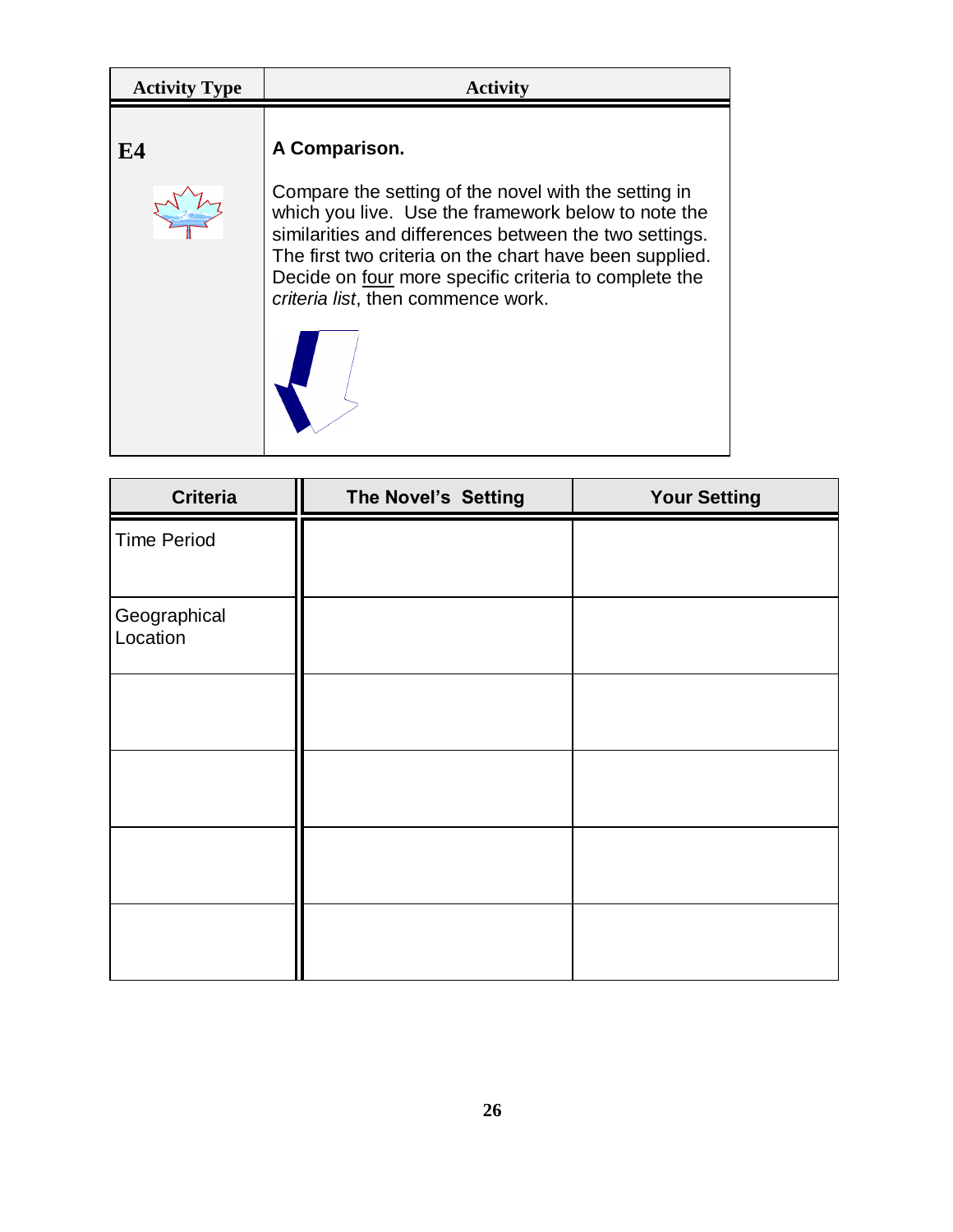| <b>Activity Type</b> | <b>Activity</b>                                                                                                                                                                                                                                                                                                                                                                                                                                                              |
|----------------------|------------------------------------------------------------------------------------------------------------------------------------------------------------------------------------------------------------------------------------------------------------------------------------------------------------------------------------------------------------------------------------------------------------------------------------------------------------------------------|
| E5.                  | <b>Customs and Conditions.</b><br>What did you learn about the customs and conditions of the<br>people in the story? List the things which are different to the<br>culture in which you live, and things which you think were only<br>usual for the people of that time. Under customs you might<br>consider; ways of speaking/relating to others; ways of dressing,<br>diet & eating habits. Under conditions: transportation, ways of<br>earning a living, kinds of homes. |
|                      | Minimum length: 200 words.                                                                                                                                                                                                                                                                                                                                                                                                                                                   |
| E6.                  | <b>Change of Scene.</b>                                                                                                                                                                                                                                                                                                                                                                                                                                                      |
|                      | Imagine that the novel was set in a different time and place.<br>Choose a different setting for the novel (both time and place) and<br>write a brief description of how such a change would have affected<br>the novel. Include as much detail as possible. Consider not only<br>how the change of setting would affect the novel's <b>plot</b> , but also<br>how it would affect the <b>characters</b> .<br>List at least six major changes.                                |

#### Student Assessment for Section E

|                             | Possible Mark | Mark Attained |
|-----------------------------|---------------|---------------|
| <b>Information Accurate</b> | 5             |               |
| Complete                    | 10            |               |
| Organization                | 5             |               |
| Edited                      | 5             |               |
| <b>TOTAL</b>                | 25            |               |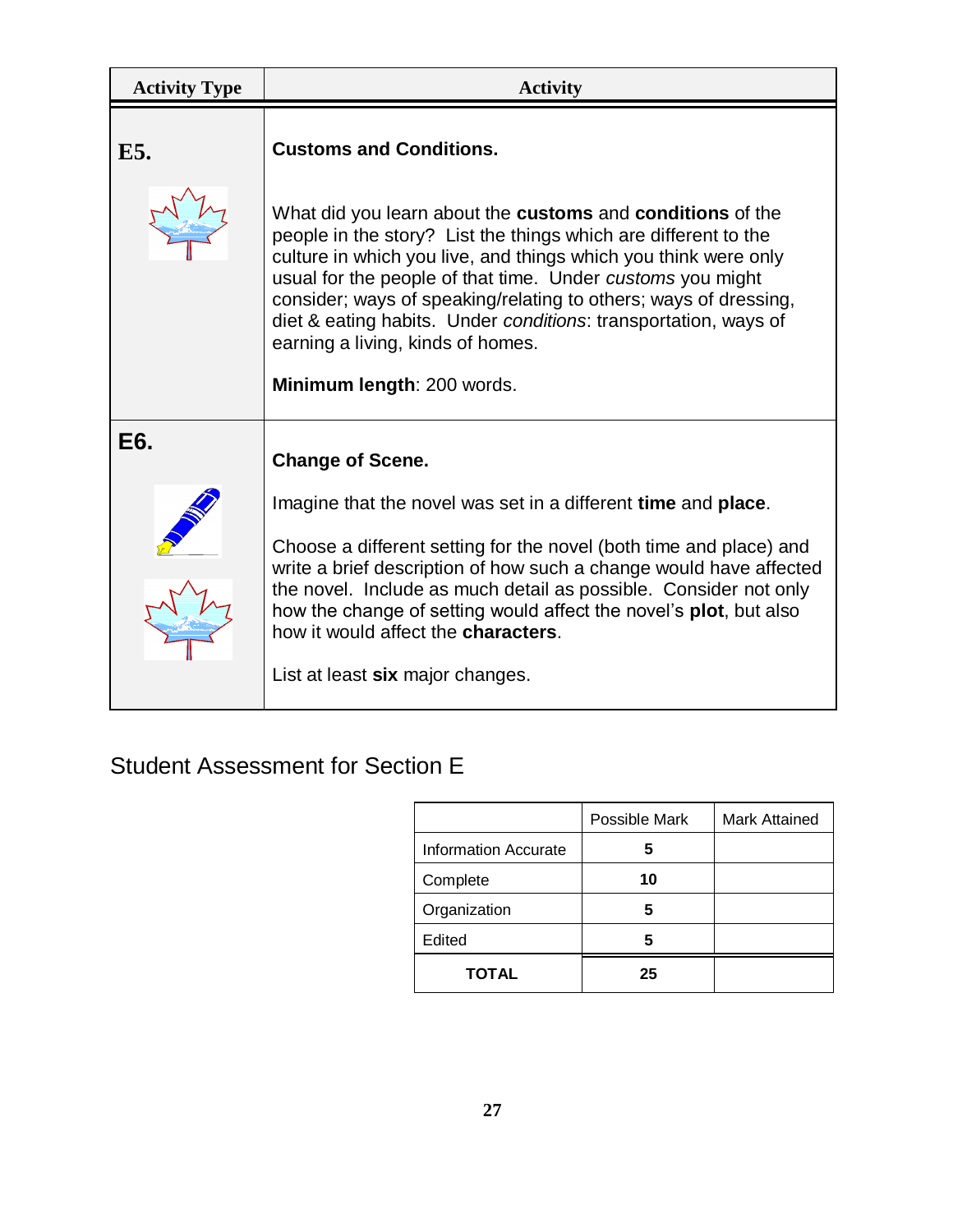#### **Complete One of the Activities in** *Section F.*

Use the supplied unit-specific work pages or a lined notebook for your assignment.

| <b>Activity Type</b> | <b>Activity</b>                                                                                                                                                 |
|----------------------|-----------------------------------------------------------------------------------------------------------------------------------------------------------------|
| <b>F1.</b>           | <b>Words That Describe.</b><br>From the novel find words or sentences which will<br>complete the following chart (try to find at least one<br>example of each): |

| Words that describe   | From the novel. |
|-----------------------|-----------------|
| How something sounds  |                 |
| How something looks   |                 |
| How something smells  |                 |
| How something tastes  |                 |
| How something feels   |                 |
| How something moves   |                 |
| How something behaves |                 |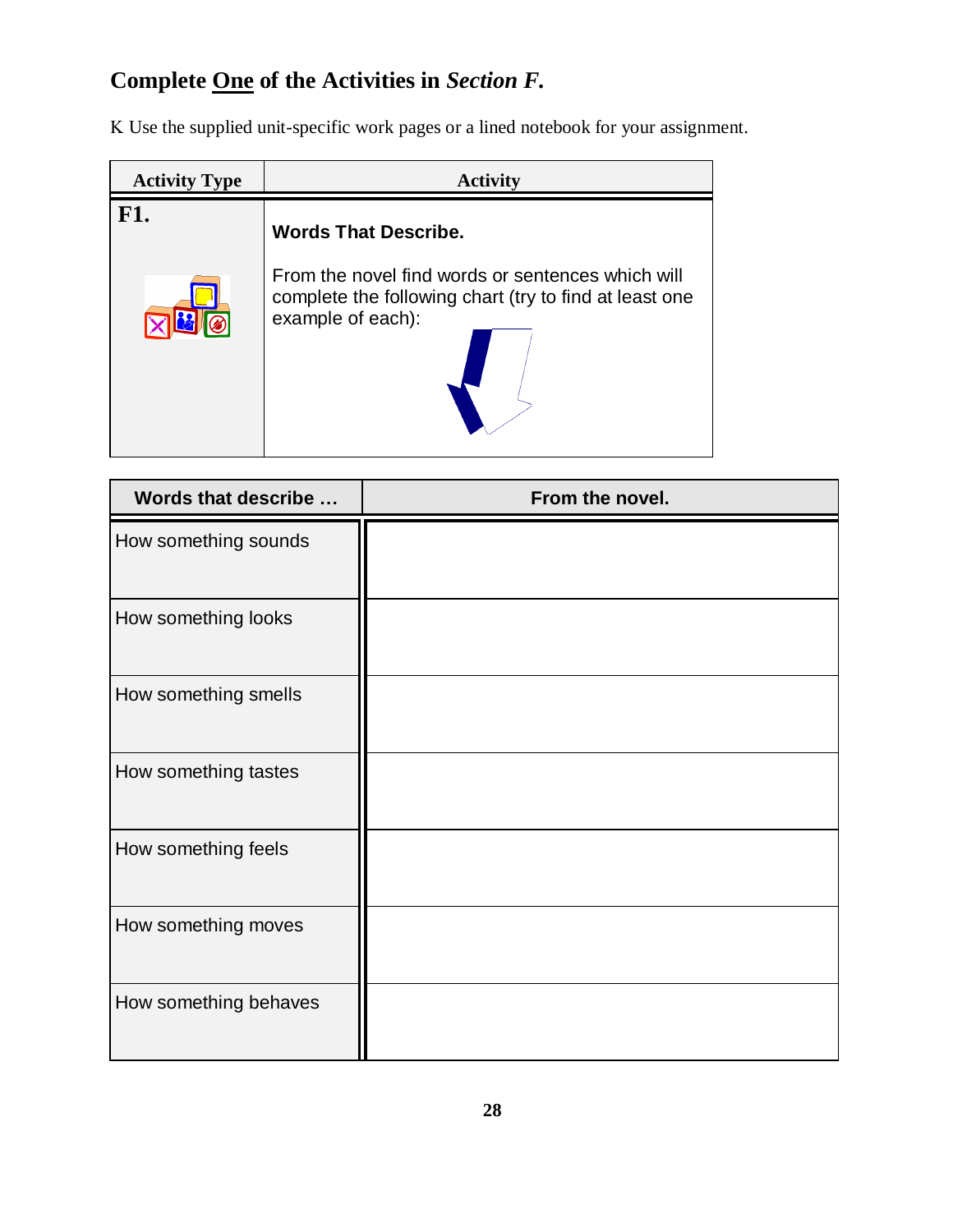| <b>Activity Type</b> | <b>Activity</b>                                                                                                                   |
|----------------------|-----------------------------------------------------------------------------------------------------------------------------------|
|                      | <b>Word Detective.</b>                                                                                                            |
| F2.                  | From your novel find the word or words which<br>meet the following criteria. List the page<br>number where you found the word(s). |

| Find the word (or words)<br>that show | <b>Word</b> | Page # |
|---------------------------------------|-------------|--------|
| someone is excited                    |             |        |
| where something is                    |             |        |
| a true fact $(2)$                     |             |        |
| a possessive word                     |             |        |
| action words (3)                      |             |        |
| pronouns (3)                          |             |        |
| a word with a prefix                  |             |        |
| compound words (2)                    |             |        |
| someone is angry                      |             |        |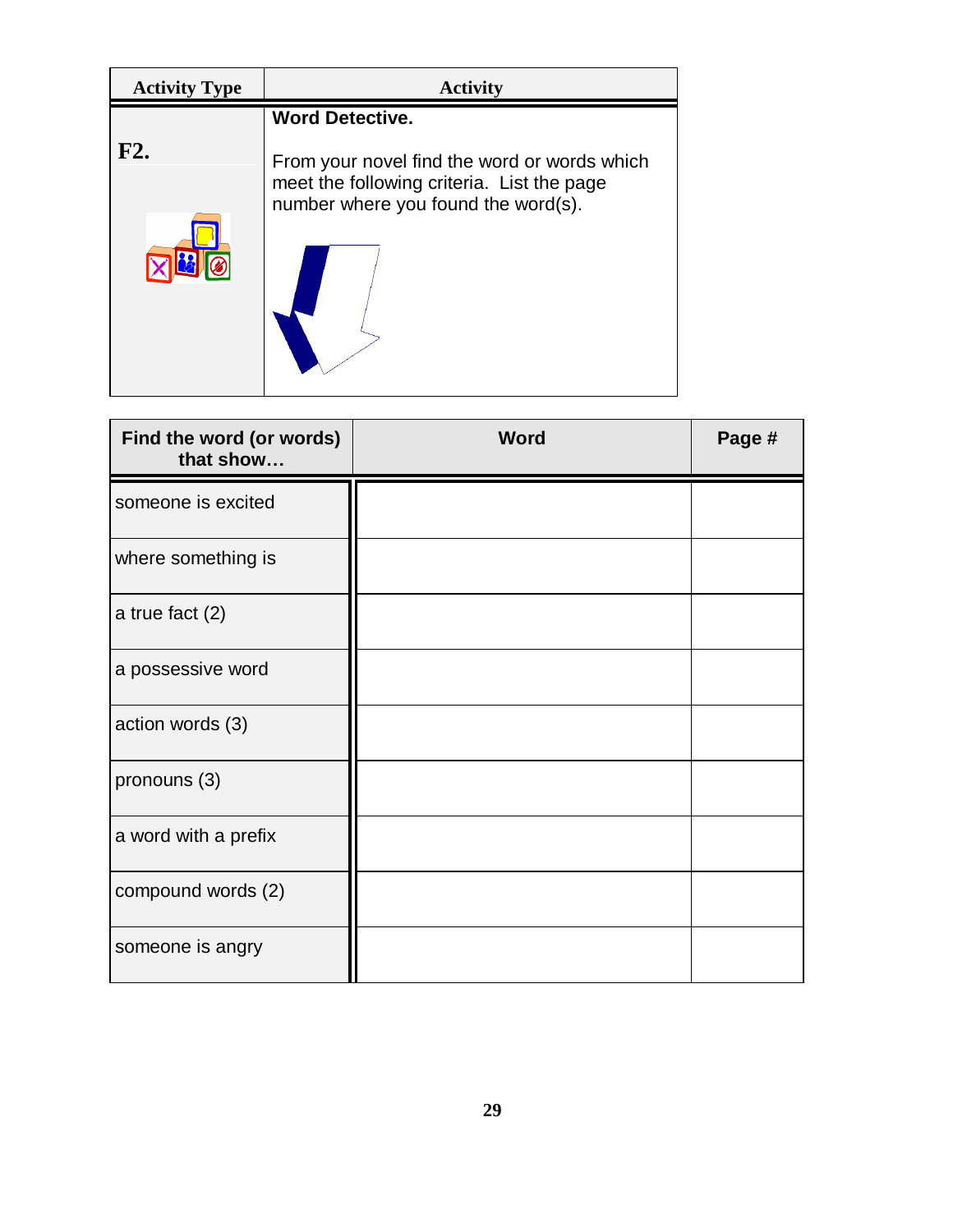| <b>Activity Type</b> | <b>Activity</b>                                                                                                                                                                                                                                                                                                                                              |
|----------------------|--------------------------------------------------------------------------------------------------------------------------------------------------------------------------------------------------------------------------------------------------------------------------------------------------------------------------------------------------------------|
| F3.                  | Word Search.                                                                                                                                                                                                                                                                                                                                                 |
|                      | Using a computer program such as <b>Ultra Find and Circle</b> , or<br>accessing a website such as Word Search Maker<br>(http://www.teach-nology.com/web_tools/word_search/)<br>construct a word search puzzle using at least twenty difficult words<br>from your novel.<br>Have a friend attempt the puzzle.                                                 |
| F4.                  | <b>Crossword Puzzle.</b><br>Using a computer program such as <b>Crossword Creator</b> , or<br>accessing a website such as Instant Online Crossword Puzzle<br>Maker http://www.puzzle-maker.com/CW/ construct a crossword<br>puzzle (complete with clues) for at least thirty-five challenging<br>words from your novel.<br>Have a friend attempt the puzzle. |

#### Student Assessment for Section F

|                             | Possible Mark | <b>Mark Attained</b> |
|-----------------------------|---------------|----------------------|
| <b>Information Accurate</b> | 5             |                      |
| Complete                    | 10            |                      |
| Organization                | 5             |                      |
| Edited                      | 5             |                      |
| <b>TOTAL</b>                | 25            |                      |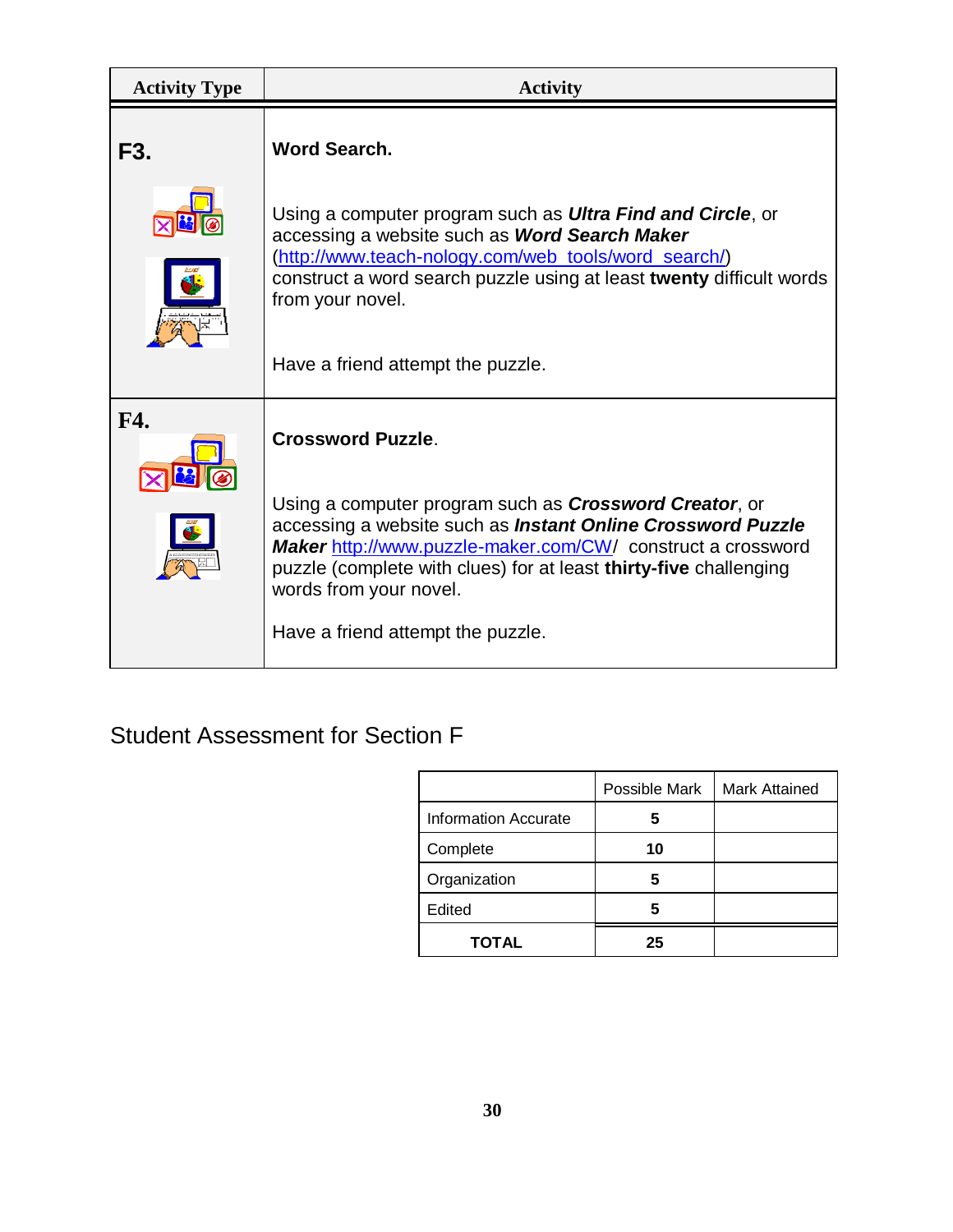### **Complete One of the Activities in** *Section G.*

| <b>Activity Type</b> | Activity                                                                                                                                                                                                                                                                                                                             |  |  |
|----------------------|--------------------------------------------------------------------------------------------------------------------------------------------------------------------------------------------------------------------------------------------------------------------------------------------------------------------------------------|--|--|
| G1.                  | <b>Poster or Cover.</b><br>Make a <b>poster</b> to advertise the book you read OR make a different<br>cover (jacket) for the book.<br>Make sure that your poster or cover includes the following:<br>The Title / Author's Name<br>a.<br><b>A Coloured Picture</b><br>b.<br>Your Name.<br>C.                                          |  |  |
| G2.                  | <b>Illustration.</b><br>Make a representation of the main character in your novel. Choose<br>your own media:<br>clay<br>paper and cloth<br>paint (use an easel)<br>pieces of felt on a flannel board<br>finger paint<br>water colours<br>pencil or crayons<br>computer illustration<br>3-D items, etc.                               |  |  |
| G3.<br>G4.           | <b>Making a Scene.</b><br>Draw (or paint) your favourite scene from the novel. Make sure that it<br>is on white art paper and is drawn and coloured neatly. Write a<br>description of what is happening in the picture on the back of the art<br>work. You may wish to use a computer software program to complete<br>your art work. |  |  |
| <b>Activity Type</b> | Diorama.<br>Create a diorama which illustrates a particular setting or scene from<br>the novel.<br><b>Activity</b>                                                                                                                                                                                                                   |  |  |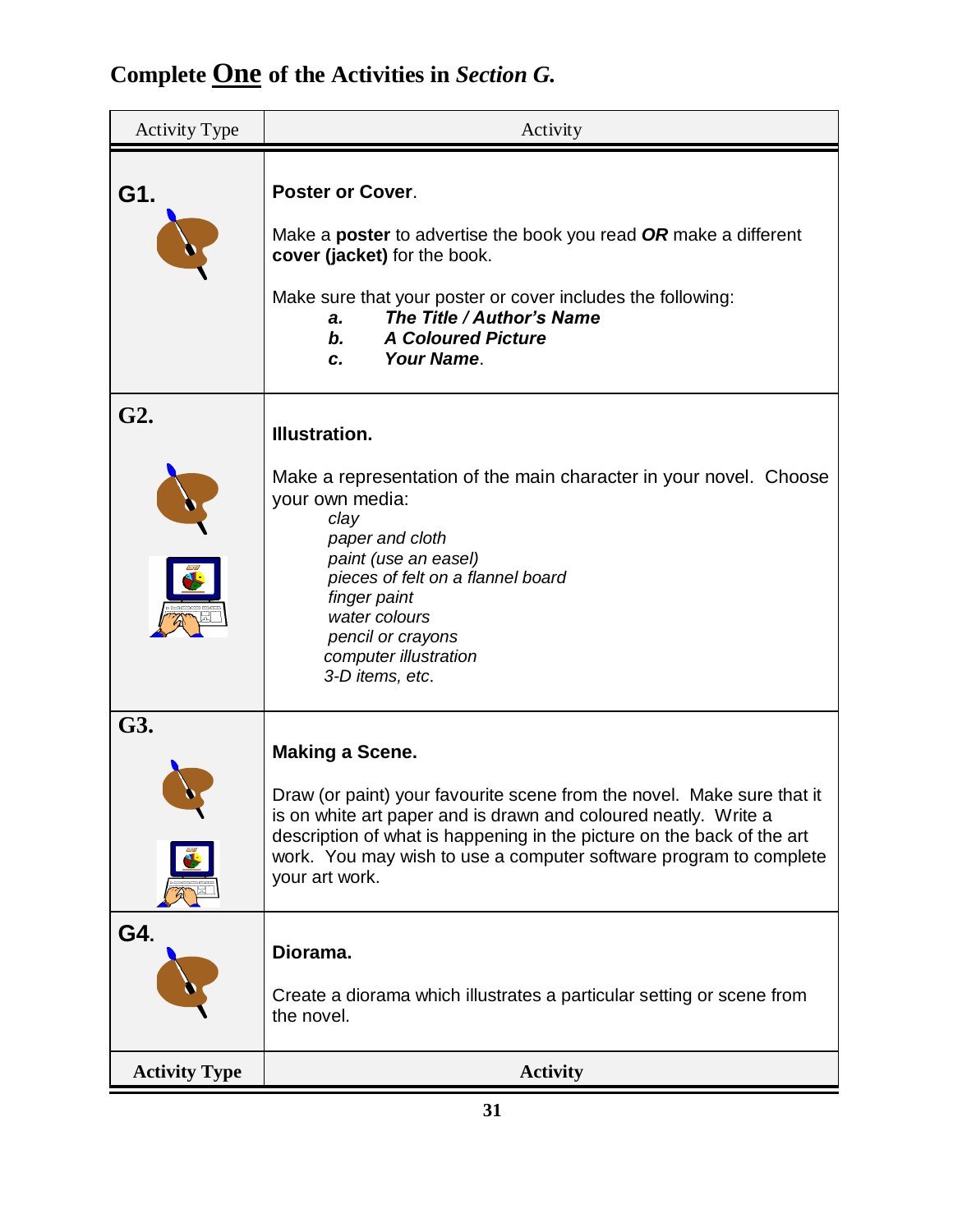| G5. | <b>Comic Book.</b><br>Make a comic book about the story you read, or a new story about the<br>characters from your novel. You may wish to use a computer software<br>program to complete this assignment.<br>Minimum length: 6 frames.                           |
|-----|------------------------------------------------------------------------------------------------------------------------------------------------------------------------------------------------------------------------------------------------------------------|
| G6. | Collage.<br>Create a collage using media of your choice which displays different<br>events from the novel. Be ready to describe the collage to others and<br>explain how each part relates to the novel.                                                         |
| G7. | <b>The Collection.</b><br>Assemble collections of pictures/slides/video which depicts some<br>scene/aspect of the novel. These items might be geographical or<br>historical in nature. Your goal is to make the setting and plot more vivid<br>to other readers. |
| G8. | <b>Portrait Mural.</b><br>Make a large portrait mural of the characters in your story. Cut out the<br>character's faces so that you and your friends can put your own faces in<br>the cut-out holes.                                                             |

#### Student Assessment for Section G.

|                   | Possible Mark | <b>Mark Attained</b> |
|-------------------|---------------|----------------------|
| Use of Materials  | b             |                      |
| Creativity        | 10            |                      |
| Appropriate Theme | 5             |                      |
| <b>Neatness</b>   | 5             |                      |
| <b>TOTAL</b>      | 25            |                      |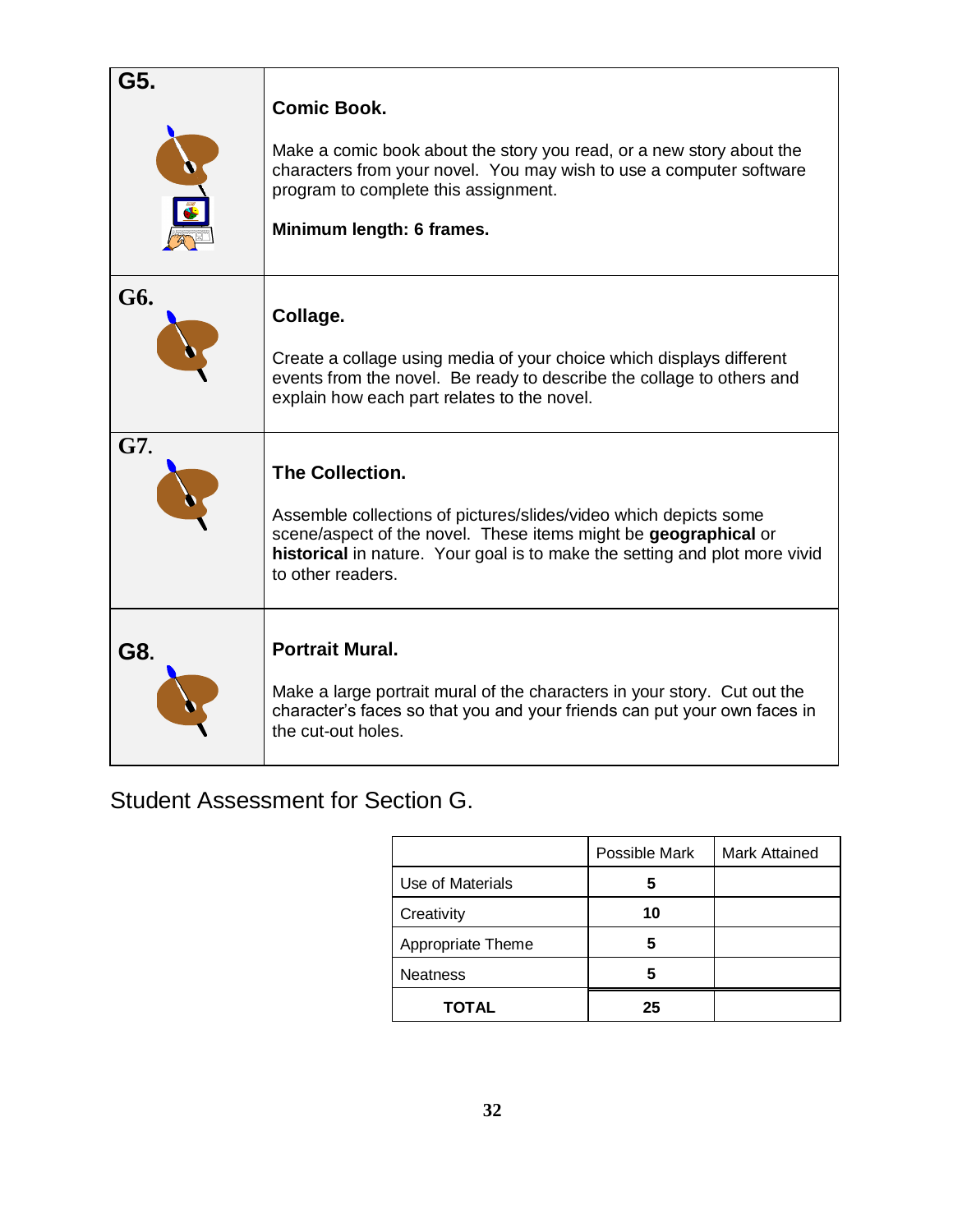### DAILY JOURNAL

| Day ____ Date ___________     | Pages ______  |
|-------------------------------|---------------|
|                               |               |
|                               |               |
|                               |               |
|                               |               |
|                               |               |
|                               |               |
|                               |               |
|                               |               |
|                               |               |
|                               |               |
|                               |               |
|                               |               |
|                               |               |
|                               |               |
|                               |               |
|                               |               |
| Day _____ Date ______________ | Pages _______ |
|                               |               |
|                               |               |
|                               |               |
|                               |               |
|                               |               |
|                               |               |
|                               |               |
|                               |               |
|                               |               |
|                               |               |
|                               |               |
|                               |               |
|                               |               |